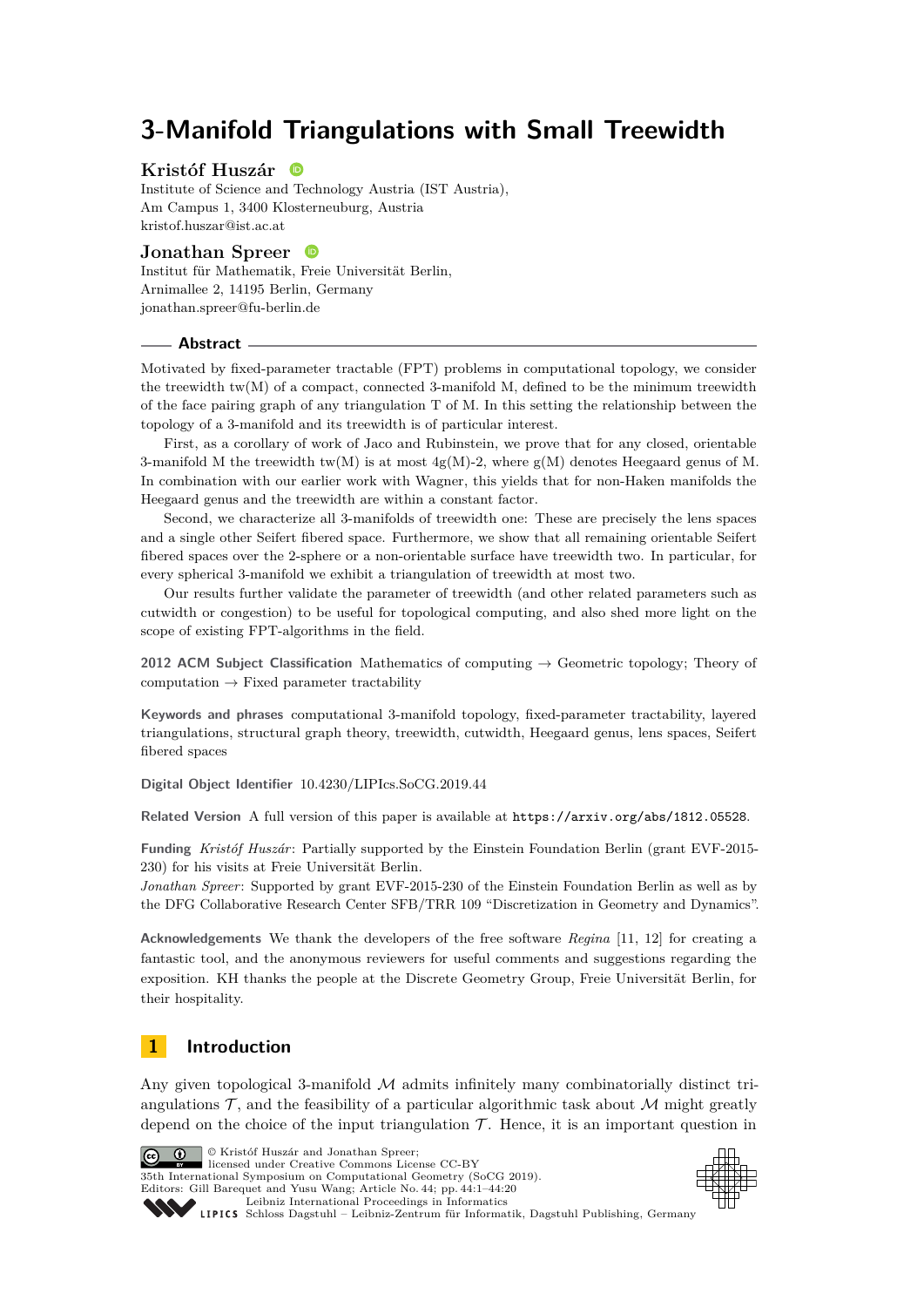#### **44:2 3-Manifold Triangulations with Small Treewidth**

computational topology, how "well-behaved" a triangulation can be, taking into account "topological properties" of the underlying 3-manifold.

More concretely, there exist several algorithms in computational 3-manifold topology which solve inherently difficult (e.g., **NP**-hard) problems in linear time in the input size, once the input triangulation has a dual graph of bounded treewidth [\[13,](#page-18-2) [14,](#page-18-3) [15,](#page-18-4) [16,](#page-18-5) [32\]](#page-19-1). Such fixed-parameter tractable (FPT) algorithms are not only of theoretical importance but also provide practical tools: some of them are implemented in software packages such as *Regina* [\[11,](#page-18-0) [12\]](#page-18-1) and, in selected cases, outperform previous state-of-the-art methods.

The presence of algorithms FPT in the treewidth of the dual graph of a triangulation immediately poses the following question. Given a 3-manifold  $M$ , how small can the treewidth of the dual graph of a triangulation of  $M$  be? This question has recently been investigated in a number of contexts, settling, for instance, that for some 3-manifolds there is no hope of finding triangulations with dual graphs of small treewidth [\[25\]](#page-18-6) (see [\[17\]](#page-18-7) for related work concerning the respective question about knots and their diagrams). Hyperbolic 3-manifolds nevertheless always admit triangulations of treewidth upper-bounded by their volume [\[31\]](#page-18-8).

In this article we also focus on constructing small treewidth triangulations informed by the topological structure of a 3-manifold. To this end, we consider the notion of treewidth (cutwidth) of a 3-manifold as being the smallest treewidth (cutwidth) of a dual graph ranging over all triangulations thereof. The necessary background is introduced in Section [2.](#page-2-0)

In Section [3,](#page-4-0) building on [\[27\]](#page-18-9), we show that the Heegaard genus dominates the cutwidth (and thus the treewidth as well) by virtue of the following statement.

<span id="page-1-0"></span> $\blacktriangleright$  **Theorem 1.** Let M be a closed, orientable 3-manifold, and let  $cw(M)$  and  $g(M)$  respect*ively denote the cutwidth and the Heegaard genus of*  $M$ *. We have*  $cw(\mathcal{M}) \leq 4g(\mathcal{M}) - 2$ *.* 

Theorem [1,](#page-1-0) in combination with recent work by the authors and Wagner [\[25\]](#page-18-6), implies that for the class of so-called non-Haken 3-manifolds, the Heegaard genus is in fact within a constant factor of both the cutwidth and the treewidth of a 3-manifold, providing an interesting connection between a classical topological invariant and topological properties directly related to the triangulations of a manifold. In Section [4,](#page-8-0) we further strengthen this link by looking at very small values of Heegaard genus and treewidth:

<span id="page-1-1"></span>▶ **Theorem 2.** *The class of 3-manifolds of treewidth at most one coincides with that of Heegaard genus at most one together with the Seifert fibered space*  $SFS[S^2 : (2,1), (2,1), (2,-1)]$ *of Heegaard genus two.*

In contrast, in Section [5](#page-12-0) we show – by exhibiting treewidth two triangulations for all orientable Seifert fibered spaces over  $\mathbb{S}^2$  (Theorem [15\)](#page-14-0) or a non-orientable surface (Theorem [16\)](#page-15-0) – that linking Heegaard genus to treewidth fails to hold in general in a very strong sense: There are infinite families of 3-manifolds of unbounded Heegaard genus which are all of treewidth two (Corollary [21\)](#page-16-0). Extending these observations we deduce that the treewidth of all 3-manifolds with spherical or  $\mathbb{S}^2 \times \mathbb{R}$  geometry equals two (Corollary [18\)](#page-15-1).

Finally, combining these results, we determine the treewidth of 4889 out of the 4979 manifolds in the  $(5 \ 10)$ -tetrahedra census (Table [1\)](#page-17-0). Specifically, only 90 of them have treewidth possibly higher than two. These computations also confirm that not all minimal triangulations are of minimum treewidth (Corollary [20\)](#page-16-1).

Altogether, our results and experiments further suggest that the treewidth of a 3-manifold is an interesting notion at the interface of topology and combinatorics which is well-suited to indicate the power of FPT algorithms in computational 3-manifold topology.

 $\triangleright$  Remark 3. The various triangulations described in Section [5](#page-12-0) are available in form of a short *Regina* script [\[11,](#page-18-0) [12\]](#page-18-1) in the full version of this article [\[24\]](#page-18-10).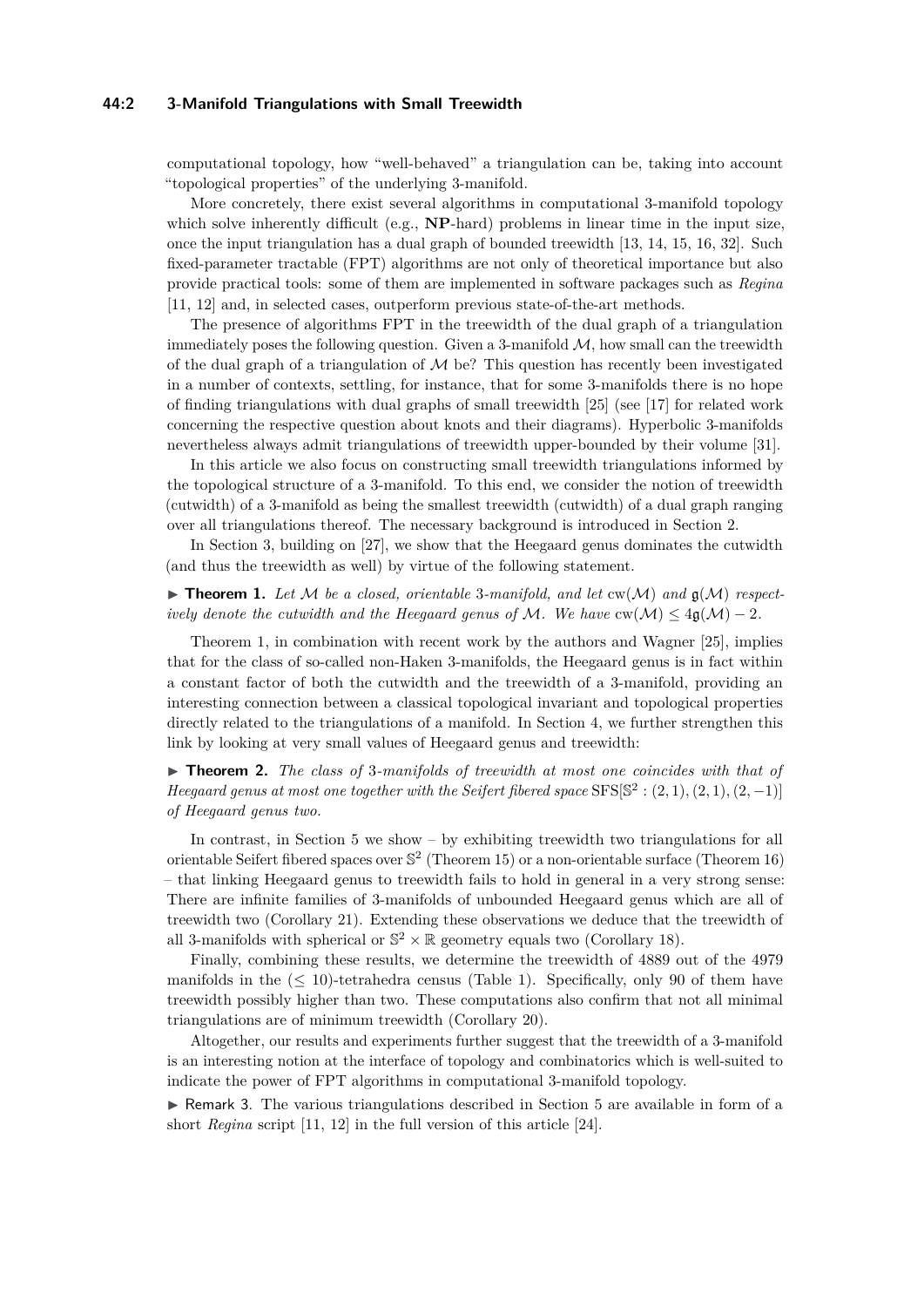### <span id="page-2-0"></span>**2 Preliminaries**

### <span id="page-2-2"></span>**2.1 Graphs**

A *graph* (more precisely, a *multigraph*)  $G = (V, E)$  is an ordered pair consisting of a finite set  $V = V(G)$  of *nodes* and of a multiset  $E = E(G)$  of unordered pairs of nodes, called *arcs*.<sup>[1](#page-2-1)</sup> A *loop* is an arc  $e \in E$  which is a multiset itself, e.g.,  $e = \{v, v\}$  for some  $v \in V$ . The *degree*  $deg(v)$  of a node  $v \in V$  equals the number of arcs containing it, counted with multiplicity. If all of its nodes have the same degree  $k \in \mathbb{N}$ , a graph is called *k-regular*. A *tree* is a connected graph with *n* nodes and  $n-1$  arcs. The term *leaf* denotes a node of degree one.

For general background on graph theory we refer to [\[19\]](#page-18-11).

**Treewidth.** Originating from graph minor theory [\[29\]](#page-18-12) and central to parametrized complexity [\[20,](#page-18-13) Part III], treewidth [\[5,](#page-17-1) [7,](#page-17-2) [41\]](#page-19-2) measures the similarity of a given graph to a tree. More precisely, a *tree decomposition* of  $G = (V, E)$  is a pair  $(\{B_i : i \in I\}, T = (I, F))$  with *bags*  $B_i \subseteq V$ ,  $i \in I$ , and a tree  $T = (I, F)$ , such that a)  $\bigcup_{i \in I} B_i = V$ , b) for every arc  $\{u, v\} \in E$ , there exists  $i \in I$  with  $\{u, v\} \subseteq B_i$ , and c) for every  $v \in V$ ,  $T_v = \{i \in I : v \in B_i\}$  spans a connected subtree of *T*. The *width* of a tree decomposition equals  $\max_{i \in I} |B_i| - 1$ , and the *treewidth*  $tw(G)$  is the smallest width of any tree decomposition of  $G$ .

On one hand, treewidth is useful in the analysis of algorithms [\[8\]](#page-17-3). On the other hand, congestion (also known as carving-width) and cutwidth have recently turned out to be helpful mediators to connect treewidth with classical topological invariants [\[17,](#page-18-7) [25,](#page-18-6) [31\]](#page-18-8). In this work, alongside with treewidth, we also work with cutwidth.

**Cutwidth.** Consider an ordering  $(v_1, \ldots, v_n)$  of *V*. The set  $C_\ell = \{ \{v_i, v_j\} \in E : i \leq \ell < j \},\$ where  $1 \leq \ell \leq n$ , is called a *cutset*. The *width* of the ordering is the size of the largest cutset. The *cutwidth* [\[18\]](#page-18-14), denoted by  $cw(G)$ , is the minimum width over all orderings of *V*.

### <span id="page-2-3"></span>**2.2 Triangulations and Heegaard splittings of 3-manifolds**

The main objects of study in this article are 3*-manifolds*, i.e., topological spaces in which every point has a neighborhood homeomorphic to  $\mathbb{R}^3$  or to the closed upper half-space  $\{(x, y, z) \in \mathbb{R}^3 : z \ge 0\}$ . For a 3-manifold M, its *boundary*  $\partial M$  consists of all points of M not having a neighborhood homeomorphic to R 3 . A 3-manifold is *closed* if it is compact and has an empty boundary. Two 3-manifolds are considered equivalent if they are homeomorphic. We refer to  $[44]$  for an introduction to 3-manifolds (cf. [\[22\]](#page-18-15), [\[23\]](#page-18-16), [\[26\]](#page-18-17) and [\[48\]](#page-19-4)), and to [\[42,](#page-19-5) Lecture 1] for an overview of the key concepts defined in this subsection.

All 3-manifolds considered in this paper are compact and orientable.

**Triangulations.** In the field of computational topology, a 3-manifold is often presented as a *triangulation* [\[4,](#page-17-4) [34\]](#page-19-6), i.e., a finite collection of abstract tetrahedra "glued together" by identifying pairs of their triangular faces called *triangles*. Due to these *face gluings*, several tetrahedral edges (or vertices) are also identified and we refer to the result as a single *edge (or vertex) of the triangulation*. The face gluings, however, cannot be arbitrary. For a triangulation  $\mathcal T$  to describe a closed 3-manifold, it is necessary and sufficient that no

<span id="page-2-1"></span><sup>1</sup> Throughout the article, the terms *edge* and *vertex* denote an edge or vertex of a triangulated surface or 3-manifold, while the words *arc* and *node* refer to an edge or vertex in a graph.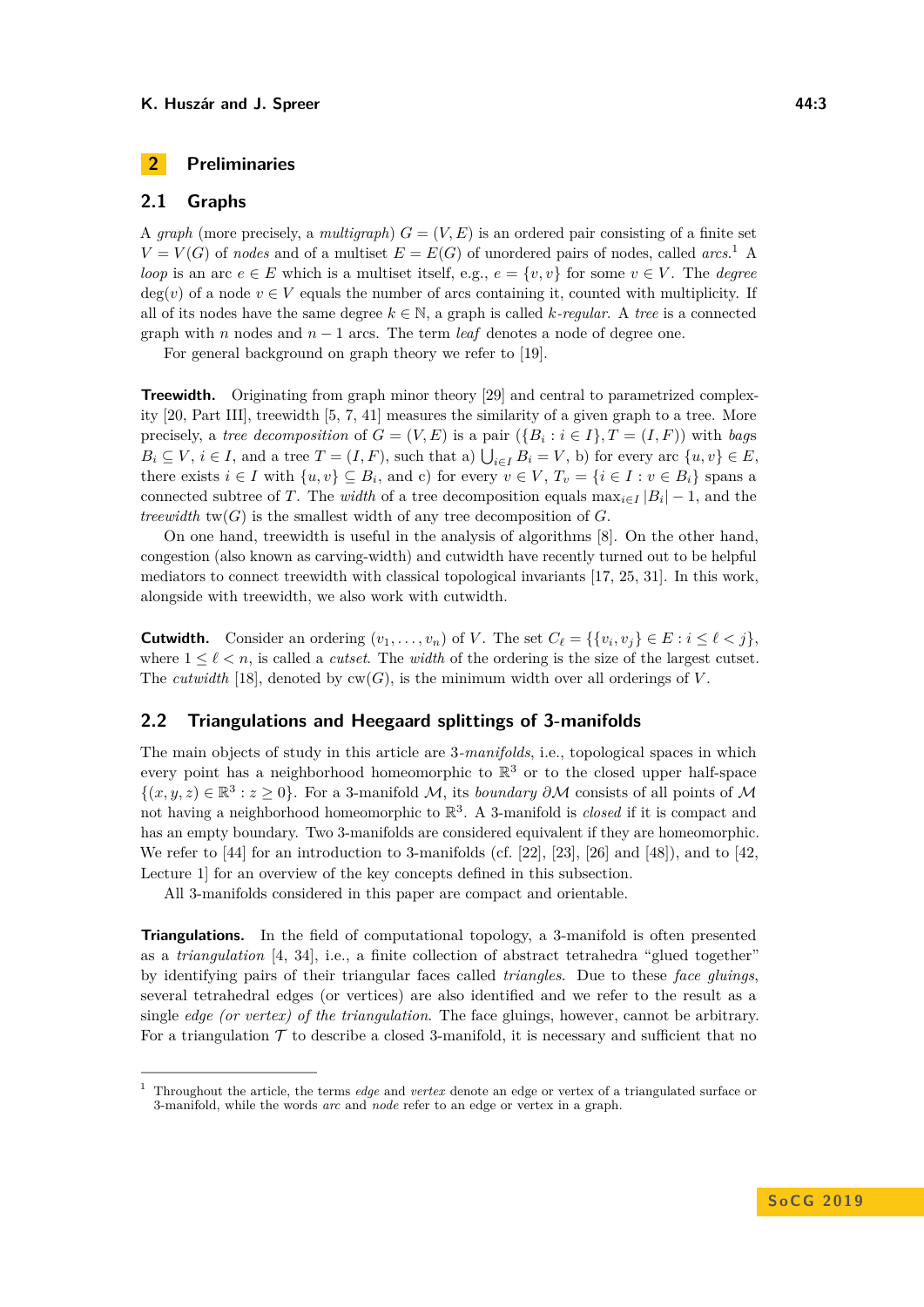#### **44:4 3-Manifold Triangulations with Small Treewidth**

tetrahedral edge is identified with itself in reverse, and the boundary of a small neighborhood around each vertex is  $\mathbb{S}^2$ , a 2-sphere. If, in addition, the boundaries of small neighborhoods of some of the vertices are disks, then  $\mathcal T$  describes a 3-manifold with boundary.

To study a triangulation  $\mathcal{T}$ , it is often useful to consider its *dual graph*  $\Gamma(\mathcal{T})$ , whose nodes and arcs correspond to the tetrahedra of  $\mathcal T$  and to the face gluings between them, respectively. By construction,  $\Gamma(\mathcal{T})$  is a multigraph with maximum degree  $\leq 4$ .

**Heegaard splittings.** *Handlebodies*, which can be thought of as thickened graphs, provide another way to describe 3-manifolds. A *Heegaard splitting* [\[43\]](#page-19-7) is a decomposition  $\mathcal{M} =$  $\mathcal{H} \cup_f \mathcal{H}'$ , where we start with the disjoint union of two homeomorphic handlebodies, H and  $\mathcal{H}'$ and then identify their boundary surfaces via a homeomorphism  $f: \partial \mathcal{H} \to \partial \mathcal{H}'$  referred to as the *attaching map*. Every closed, compact, and orientable 3-manifold M can be obtained this way. Moreover, we may assume, without loss of generality, that *f* is orientation-preserving. The smallest genus of a boundary surface ranging over all Heegaard splittings of  $M$ , denoted by g(M), is called the *Heegaard genus* of M. Heegaard splittings with isotopic attaching maps yield homeomorphic 3-manifolds, hence are considered equivalent.

### **2.3 Orientable Seifert fibered spaces**

Seifert fibered spaces, see [\[46\]](#page-19-8), comprise an important class of 3-manifolds. Here we describe the orientable ones following [\[42\]](#page-19-5) (cf. [\[22,](#page-18-15) Sec. 2.1], [\[26,](#page-18-17) Ch. VI], [\[35\]](#page-19-9), [\[36\]](#page-19-10), or [\[44,](#page-19-3) Sec. 3.7]).

Let us consider the surface  $\mathcal{F}_{g,r} = \mathcal{F}_g \setminus (\text{int } D_1 \cup \cdots \cup \text{int } D_r)$  obtained from the closed orientable genus *g* surface by removing the interiors of *r* pairwise disjoint disks. Taking the product with the circle  $\mathbb{S}^1$  yields an orientable 3-manifold  $\mathcal{F}_{g,r} \times \mathbb{S}^1$  whose boundary consists of *r* tori; namely,  $\partial(\mathcal{F}_{g,r} \times \mathbb{S}^1) = (\partial D_1) \times \mathbb{S}^1 \cup \cdots \cup (\partial D_r) \times \mathbb{S}^1$ . For each  $(\partial D_i) \times \mathbb{S}^1$ ,  $1 \leq i \leq r$ , we glue in a solid torus so that its meridian wraps  $a_i$  times around the meridian  $(\partial D_i) \times \{y_i\}$ and  $b_i$  times around the longitude  $\{x_i\} \times \mathbb{S}^1$  of  $(\partial D_i) \times \mathbb{S}^1$ . Here  $a_i$  and  $b_i$  are assumed to be coprime integers with  $a_i \geq 2$ , and the point  $(x_i, y_i) \in (\partial D_i) \times \mathbb{S}^1$  is chosen arbitrarily. This way we obtain a closed orientable 3-manifold  $\mathcal{M} = \text{SFS}[\mathcal{F}_g : (a_1, b_1), \dots, (a_r, b_r)]$  which is called the *Seifert fibered space over*  $\mathcal{F}_g$  *with r exceptional (or singular) fibers*. In relation to M, the surface  $\mathcal{F}_q$  is referred to as the *base space* (or *orbit surface*).

I **Example 4.** *Lens space*s, the 3-manifolds of Heegaard genus one, coincide with Seifert fibered spaces over  $\mathbb{S}^2$  $\mathbb{S}^2$  having at most one (or two, cf. [\[42,](#page-19-5) p. 27]) exceptional fiber(s).<sup>2</sup>

**Non-orientable base spaces.** With a slight modification of the above construction, one can obtain additional orientable Seifert fibered spaces having non-orientable base spaces. Beginning with  $\mathcal{N}_g$ , the non-orientable genus *g* surface, we pass to  $\mathcal{N}_{g,r}$  by adding *r* punctures (i.e., by removing *r* pairwise disjoint open disks). At this point, however, instead of taking the product  $\mathcal{N}_{g,r} \times \mathbb{S}^1$  (which yields a non-orientable 3-manifold) we consider the "orientable"  $\mathbb{S}^1$ -bundle" over  $\mathcal{N}_{g,r}$ , which has again r torus boundary components. As before, we conclude by gluing in *r* solid tori, specified by pairs of coprime integers  $(a_i, b_i)$  with  $a_i \geq 2$ , where  $1 \leq i \leq r$ . The notation for the resulting 3-manifold remains the same.

See [\[30,](#page-18-18) Section 2] for a concrete and detailed description of Seifert fibered spaces both over orientable and non-orientable surfaces (cf. the classes  $\{O_0, g\}$  and  $\{On, g\}$  therein).

<span id="page-3-0"></span><sup>&</sup>lt;sup>2</sup> In particular, we regard  $\mathbb{S}^2 \times \mathbb{S}^1$  (the SFS over  $\mathbb{S}^2$  without exceptional fibers) to be a lens space as well.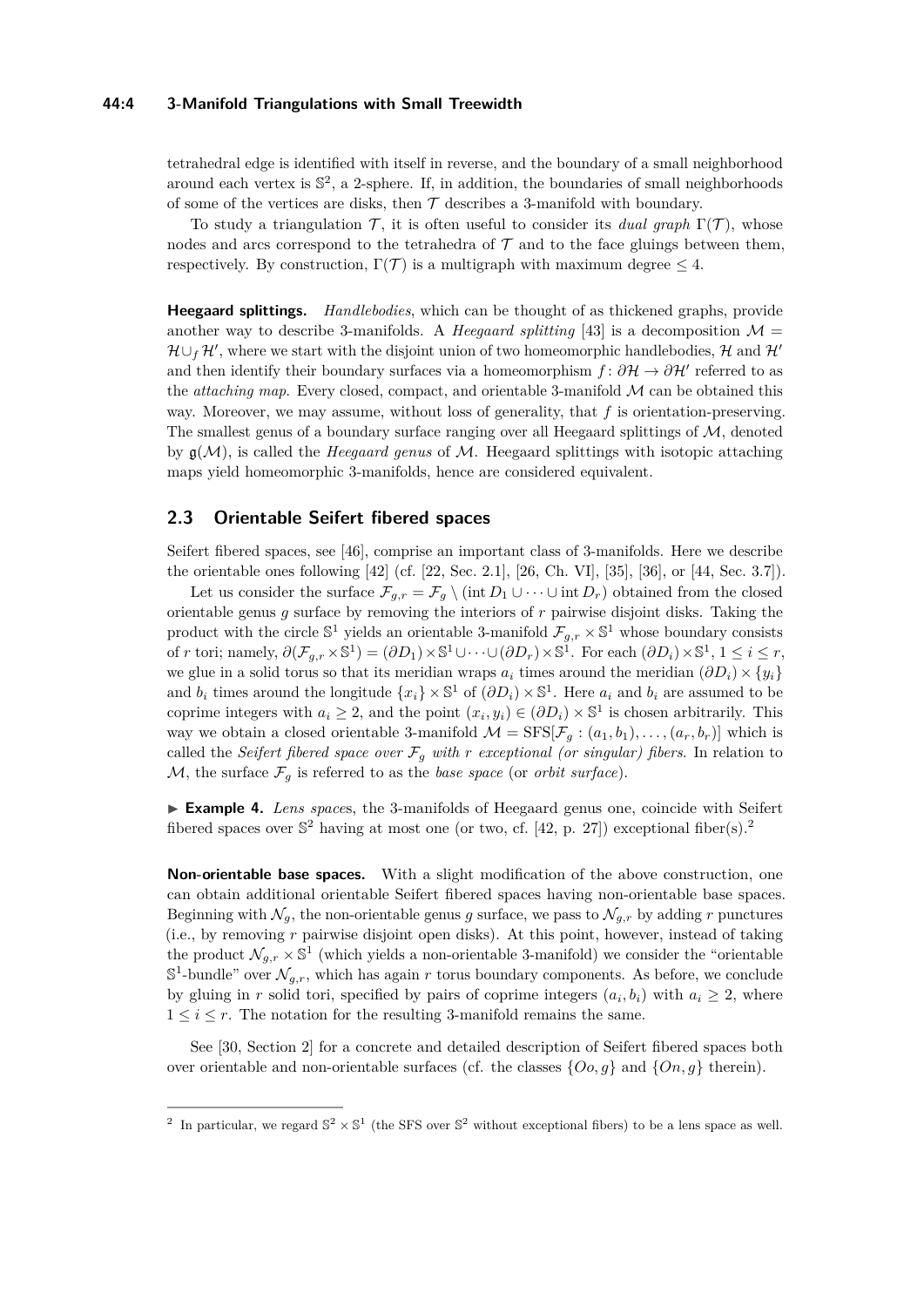**Geometric structures on 3-manifolds.** The significance of Seifert fibered spaces is exemplified by their role in the geometrization of  $3$ -manifolds – a celebrated program initiated by Thurston [\[47\]](#page-19-11), influenced by Hamilton [\[21\]](#page-18-19), and completed by Perelman [\[37,](#page-19-12) [39,](#page-19-13) [38\]](#page-19-14), cf. [\[3,](#page-17-5) [28,](#page-18-20) [33,](#page-19-15) [40\]](#page-19-16) – as they account for six out of the eight possible "model geometries" [\[45\]](#page-19-17) the building blocks may admit in the "canonical decomposition" of a closed 3-manifold.

### <span id="page-4-0"></span>**3 The treewidth of a 3-manifold**

In this section we prove Theorem [1.](#page-1-0) For this, we first recall how to turn graph-theoretical parameters, such as treewidth or cutwidth, into topological invariants of 3-manifolds. This is followed by a very brief and selective introduction to the theory *layered triangulations* as defined by Jaco and Rubinstein [\[27\]](#page-18-9). We then present the proof of Theorem [1](#page-1-0) which, on the topological level, is a direct consequence of this theory, and conclude with a remark on some practical aspects derived from the constructive nature of the proof.

### **3.1 Topological invariants from graph parameters**

<span id="page-4-1"></span>Recall the notions of treewidth and cutwidth from Section [2.1.](#page-2-2)

 $\triangleright$  **Definition 5.** Let M be a 3-manifold and let T be a triangulation of M. By the treewidth *of*  $\mathcal T$  *we mean*  $\text{tw}(\Gamma(\mathcal T))$ *, i.e., the treewidth of its dual graph, and the* treewidth  $\text{tw}(\mathcal M)$  *of* M *is defined to be the smallest treewidth of any triangulation of* M*. In other words,*

$$
tw(\mathcal{M}) = min\{tw(\Gamma(\mathcal{T})): \mathcal{T} \text{ is a triangulation of } \mathcal{M}\}. \tag{1}
$$

The definition of *cutwidth*  $cw(\mathcal{M})$  is analogous. Using [\[6,](#page-17-6) Theorems 47 and 49] it follows that  $tw(\mathcal{M}) \leq cw(\mathcal{M})$ . Complementing Definition [5,](#page-4-1) we note that there are simple arguments proving that any 3-manifold admits triangulations of arbitrarily high treewidth (cf. [\[24\]](#page-18-10)).

### <span id="page-4-3"></span>**3.2 Layered triangulations**

The theory of layered triangulations of 3-manifolds, due to Jaco and Rubinstein [\[27\]](#page-18-9), captures the inherently topological notion of a Heegaard splitting, see Section [2.2,](#page-2-3) in a combinatorial way. Here we outline the terminology important for our purposes. Despite all the technicalities, the nomenclature is very expressive and encapsulates much of the intuition.

**Spines and layerings.** Let  $\mathcal{N}_{q,r}$  denote the non-orientable surface of genus *g* with *r punctures* (i.e., boundary components). A *g*-spine is a 1-vertex triangulation of  $\mathcal{N}_{q,1}$ . It has one vertex, 3*g* − 1 edges (out of which 3*g* − 2 are interior and one is on the boundary), and 2*g* − 1 triangles. In particular, the Euler characteristic of any  $g$ -spine equals  $1 - g$ .

<span id="page-4-2"></span>

**Figure 1** Transforming the (well-known depiction of the) Möbius band – the non-orientable surface of genus one with one puncture – into a 1-spine with interior edge *i*.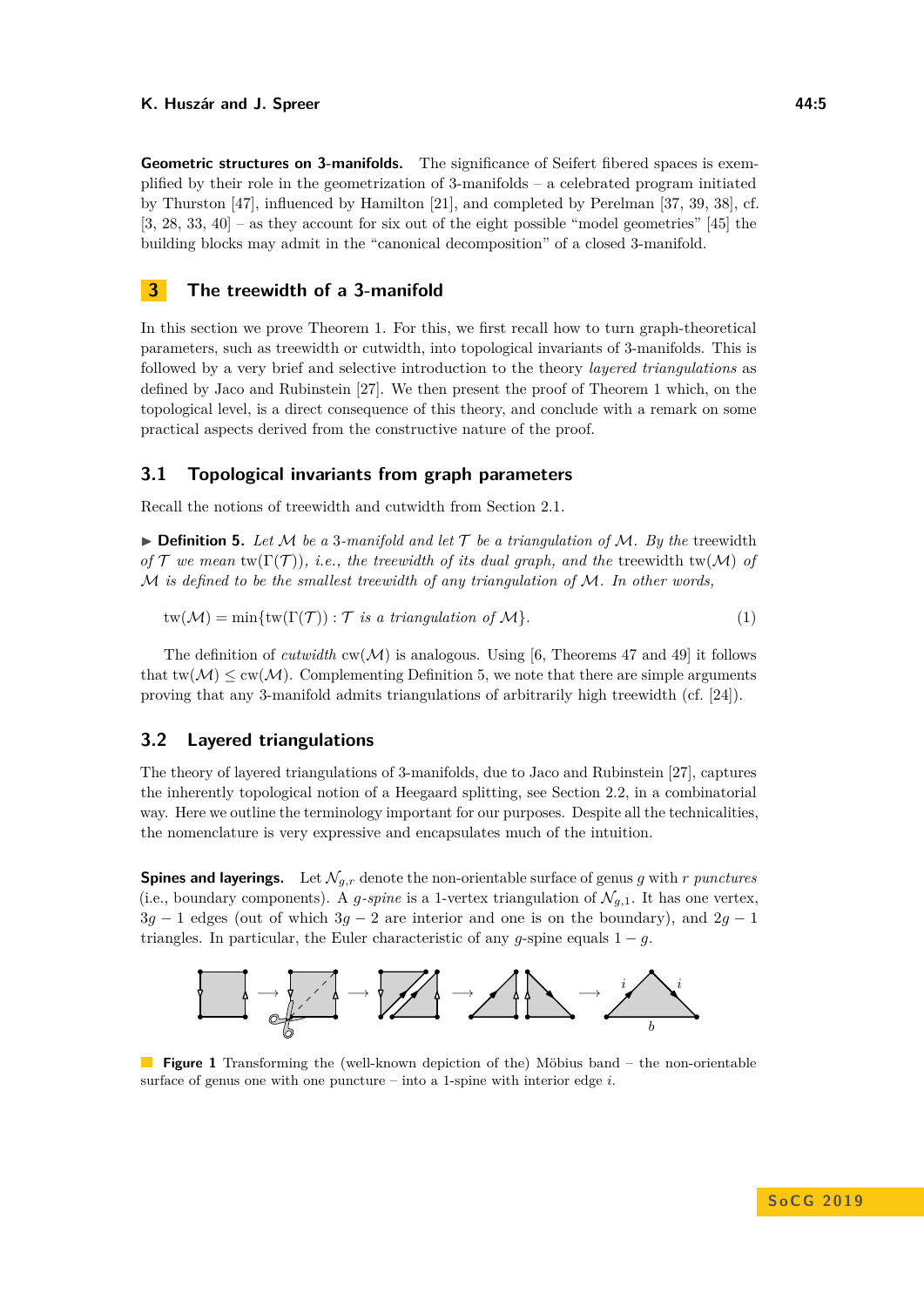#### **44:6 3-Manifold Triangulations with Small Treewidth**

Now consider a triangulation  $S$  of a surface – usually seen as a *g*-spine or as the boundary of a triangulated 3-manifold – and let  $e$  be an interior edge of  $S$  with  $t_1$  and  $t_2$  being the two triangles of S containing *e*. Gluing a tetrahedron  $\Delta$  along  $t_1$  and  $t_2$  without a twist is called a *layering* onto the edge *e* of the surface S, cf. Figure [2\(](#page-5-0)i). Importantly, we allow  $t_1$  and  $t_2$ to coincide, e.g., when layering on the interior edge of a 1-spine (Figure [1,](#page-4-2) right).

<span id="page-5-0"></span>

**Figure 2** (i) Layering onto the edge  $e$  of  $S = \partial \mathcal{T}$ , (ii) which has the effect of "flipping"  $e$ .

**Layered handlebodies.** It is a pleasant fact that by layering a tetrahedron onto each of the  $3g - 2$  interior edges of a *g*-spine we obtain a triangulation of the genus *g* handlebody  $\mathcal{H}_q$ , called a *minimal layered triangulation* thereof (see Figure [4\)](#page-7-0). More generally, we call any triangulation obtained by additional layerings a *layered triangulation* of  $\mathcal{H}_g$  [\[26,](#page-18-17) Section 9].

The case  $g = 1$  is of particular importance. Starting with a 1-spine (Figure [1\)](#page-4-2) and layering on its interior edge *i* produces a 1-tetrahedron triangulation  $\mathcal T$  of the solid torus  $\mathcal H_1$  ([\[24\]](#page-18-10)). Its boundary  $S = \partial \mathcal{T}$  is the unique 2-triangle triangulation of the torus with one vertex and three edges, and layering onto any edge of S yields another triangulation of  $\mathcal{H}_1$ . We may iterate this procedure to obtain further triangulations, any of which we call a *layered solid torus* (cf. [\[10,](#page-18-21) Section 1.2] for a detailed exposition). By construction, its dual graph consists of a single loop at the end of a path of double arcs; see, e.g, Figure  $3(v)$ .

<span id="page-5-1"></span>

**Figure 3** 

While combinatorially the same, boundary triangulations of layered solid tori generally are not isotopic; they can be described as follows. Consider a "reference torus" T with a fixed meridian  $\mu$ , Figure [3\(](#page-5-1)i). Given a layered solid torus, its boundary induces a triangulation of  $\mathbb{T}$ . Label the two triangles with  $+$  and  $-$ , and the three edges with  $e_1, e_2$ , and  $e_3$ , Figure [3\(](#page-5-1)ii); and orientation of  $\mu$ . Let  $p, q$  and  $r$  denote the geometric intersection number of  $\mu$  with  $e_1$ ,  $e_2$  and  $e_3$ , respectively. We say that the corresponding layered solid torus is of type  $(p, q, r)$ , or  $LST(p, q, r)$  for short. See, e.g., Figure [3\(](#page-5-1)iii)–(iv).

It can be shown that  $p, q, r$  are always coprime with  $p + q + r = 0$ . Conversely, for any such triplet, one can construct a layered solid torus of type  $(p, q, r)$ , cf. [\[10,](#page-18-21) Algorithm 1.2.17].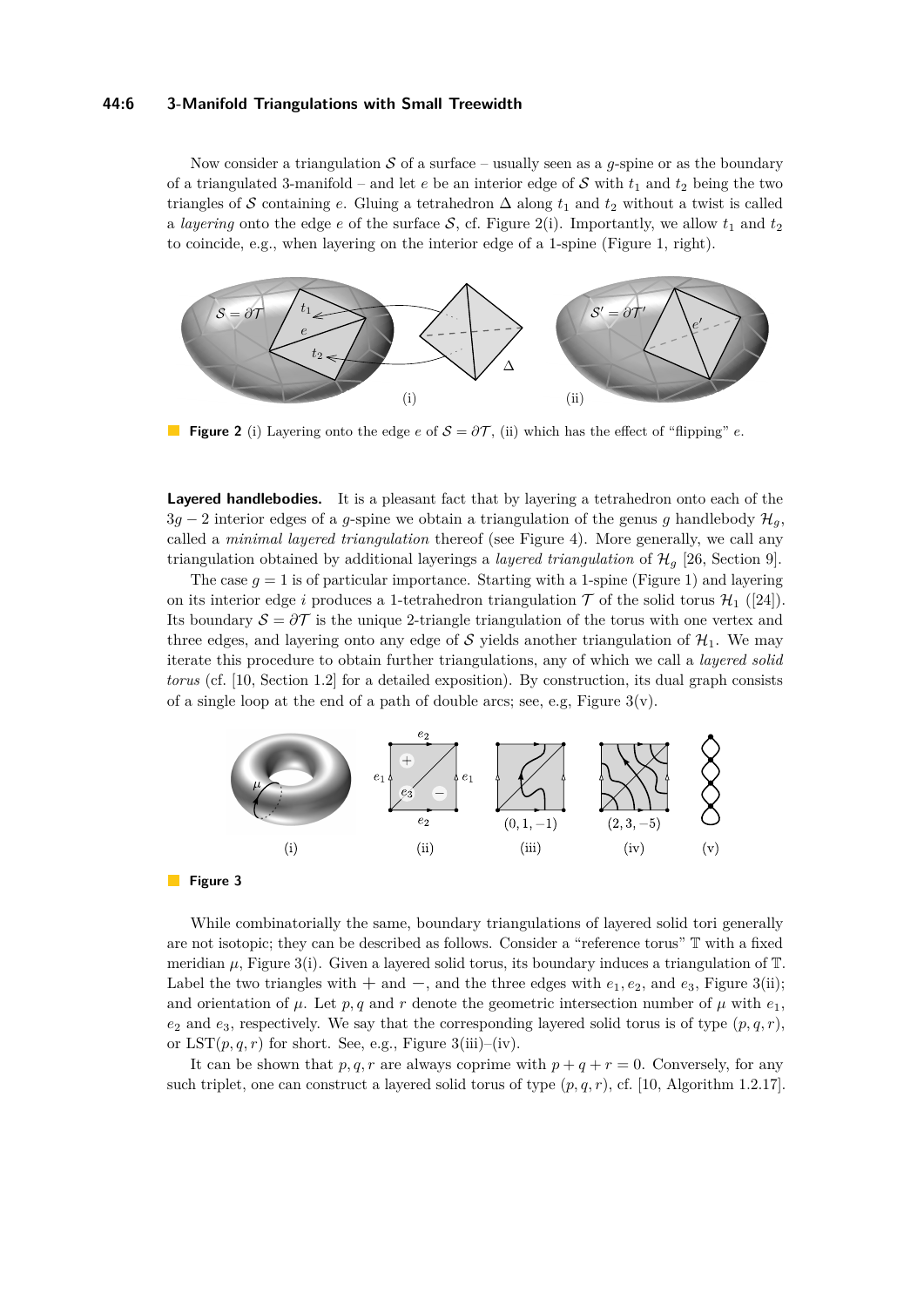**Layered 3-manifolds.** Let M be a closed, orientable 3-manifold given via a Heegaard splitting  $\mathcal{M} = \mathcal{H} \cup_f \mathcal{H}'$ . If  $\mathcal{H}$  and  $\mathcal{H}'$  can be endowed with layered triangulations  $\mathcal{T}$  and  $\mathcal{T}'$ , respectively, such that the attaching map *f* is simplicial, then the union  $\mathcal{T} \cup_f \mathcal{T}'$  triangulates M and is called a *layered triangulation* of M. The next theorem is fundamental.

<span id="page-6-0"></span>▶ Theorem 6 (Jaco–Rubinstein, Theorem 10.1 of [\[27\]](#page-18-9)). *Every closed, orientable 3-manifold admits a layered triangulation (which is a one-vertex triangulation by construction).*

#### **3.3 Treewidth versus Heegaard genus**

In [\[25,](#page-18-6) Theorem 4] it was shown that for a closed, orientable, irreducible, non-Haken (cf. [\[25,](#page-18-6) Section 2.2. 3-manifold  $\mathcal{M}$ , the Heegaard genus  $\mathfrak{g}(\mathcal{M})$  and the treewidth tw $(\mathcal{M})$  satisfy

<span id="page-6-2"></span>
$$
\mathfrak{g}(\mathcal{M}) < 24\text{(tw}(\mathcal{M}) + 1). \tag{2}
$$

In this section we further explore the connection between these two parameters, guided by two questions: **1.** Does a reverse inequality hold? **2.** Can one refine the assumptions?

For the first one, we give an affirmative answer (Theorem [1\)](#page-1-0). The result is almost immediate if one inspects a layered triangulation of a closed, orientable 3-manifold. Due to work of Jaco and Rubinstein, this approach is always possible (cf. Theorem [6\)](#page-6-0).

The second question is more open-ended. As a first step, we observe the following.

<span id="page-6-1"></span>**Proposition 7.** *There exists an infinite family of 3-manifolds of bounded cutwidth – hence of bounded treewidth – with unbounded Heegaard genus.*

This follows from the fact that, while Heegaard genus is additive under taking connected sums, cutwidth essentially is not affected by this operation, see the full version [\[24\]](#page-18-10).

 $\triangleright$  Remark 8. Proposition [7](#page-6-1) shows that among reducible 3-manifolds one can easily find infinite families which violate  $(2)$ . Nevertheless, irreducibility alone is insufficient for  $(2)$ to hold. In particular, in Section [5](#page-12-0) we prove that orientable Seifert fibered spaces over  $\mathbb{S}^2$ have treewidth at most two (Theorem [15\)](#page-14-0). However, all but two of them are irreducible [\[44,](#page-19-3) Theorem 3.7.17] and they can have arbitrarily large Heegaard genus [\[9,](#page-18-22) Theorem 1.1].

Recent work of de Mesmay, Purcell, Schleimer, and Sedgwick [\[17\]](#page-18-7) suggests that one might be able to obtain an inequality similar to [\(2\)](#page-6-2) for (closed) Haken manifolds as well, by imposing appropriate conditions on the (incompressible) surfaces they contain.

Nevertheless, as mentioned before, a reverse inequality always holds. In order to establish that, we utilize layered triangulations. See Section [3.2](#page-4-3) for a brief introduction.

**Proof of Theorem [1.](#page-1-0)** Let  $g = g(\mathcal{M})$ . Consider the *g*-spine *S* in Figure [4\(](#page-7-0)i) together with the indicated order in which we layer onto the 3*g* − 2 interior edges of *S* to build two copies  $\mathcal{T}'$  and  $\mathcal{T}''$  of a minimal layered triangulation of the genus *g* handlebody. See Figure [4\(](#page-7-0)ii) for the dual graph of  $\mathcal{T}'$  (and of  $\mathcal{T}'$ ). Note that  $\partial \mathcal{T}'$  and  $\partial \mathcal{T}''$  consist of  $4g - 2$  triangles each.

By Theorem [6,](#page-6-0) we may extend  $\mathcal{T}'$  to a layered triangulation  $\mathcal{T}'''$  which can be glued to  $\mathcal{T}''$  along a simplicial map  $f : \partial \mathcal{T}''' \to \partial \mathcal{T}''$  to yield a triangulation  $\mathcal{T} = \mathcal{T}''' \cup_f \mathcal{T}''$  of M. This construction imposes a natural ordering on the tetrahedra of  $\mathcal{T}$ : **1.** Start by ordering the tetrahedra of  $\mathcal{T}'$  according to the labels of the edges of  $S$  onto which they are initially layered. **2.** Continue with all tetrahedra between  $\mathcal{T}'$  and  $\mathcal{T}''$  in the order they are attached to  $\mathcal{T}'$  in order to build up  $\mathcal{T}'''$ . 3. Finish with the tetrahedra of  $\mathcal{T}''$  again in the order of the labels of the edges of *S* onto which they are layered. This way we obtain a linear layout of the nodes of  $\Gamma(\mathcal{T})$  which realizes width  $4q - 2$  (Figure [5\)](#page-7-1). Therefore cw( $\mathcal{M}$ )  $\leq 4q - 2$ .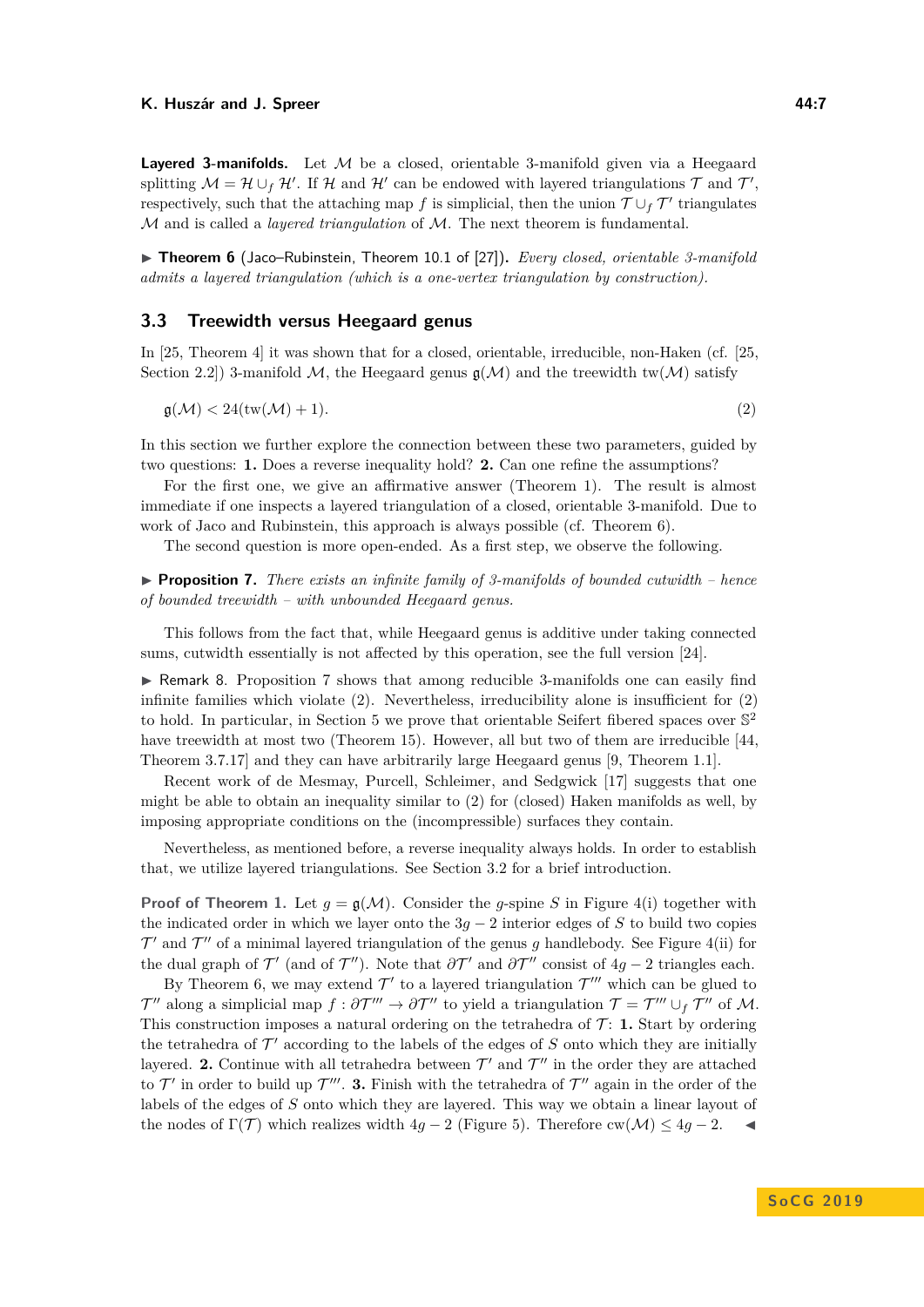### **44:8 3-Manifold Triangulations with Small Treewidth**

<span id="page-7-0"></span>

**Figure 4** A *g*-spine *S* together with the order in which we layer onto its interior edges (i), and the dual graph of resulting minimal layered triangulation of the genus *g* handlebody (ii).

<span id="page-7-1"></span>

**Figure 5** A linear layout showing that  $cw(\mathcal{M})$  is bounded above by  $4\mathfrak{g}(\mathcal{M}) - 2$ .

Combining Theorem [1](#page-1-0) with  $\text{tw}(\mathcal{M}) \leq \text{cw}(\mathcal{M})$ , we directly deduce the following.

<span id="page-7-2"></span>I **Corollary 9.** *For any closed, orientable, irreducible, non-Haken* 3*-manifold* M *the Heegaard genus*  $g(\mathcal{M})$  *and the treewidth* tw $(\mathcal{M})$  *satisfy* 

$$
\frac{1}{4}\operatorname{tw}(\mathcal{M}) + 2 \le \mathfrak{g}(\mathcal{M}) < 24(\operatorname{tw}(\mathcal{M}) + 1). \tag{3}
$$

In [\[1,](#page-17-7) Question 5.3] the authors ask whether computing the Heegaard genus of a 3-manifold is still hard when restricting to the set of non-Haken 3-manifolds. Corollary [9](#page-7-2) implies that the answer to this question also has implications on the hardness of computing or approximating the treewidth of non-Haken manifolds.

### **3.4 An algorithmic aspect of layered triangulations**

Layered triangulations are intimately related to the rich theory of surface homeomorphisms, and in particular the notion of the mapping class group. Making use of this connection, as well as some very useful results due to Bell [\[2\]](#page-17-8), we present a general algorithmic method to turn a 3-manifold  $M$ , given by a small genus Heegaard splitting in some reasonable way, into a triangulation of  $M$  while staying in full control over the size of this triangulation.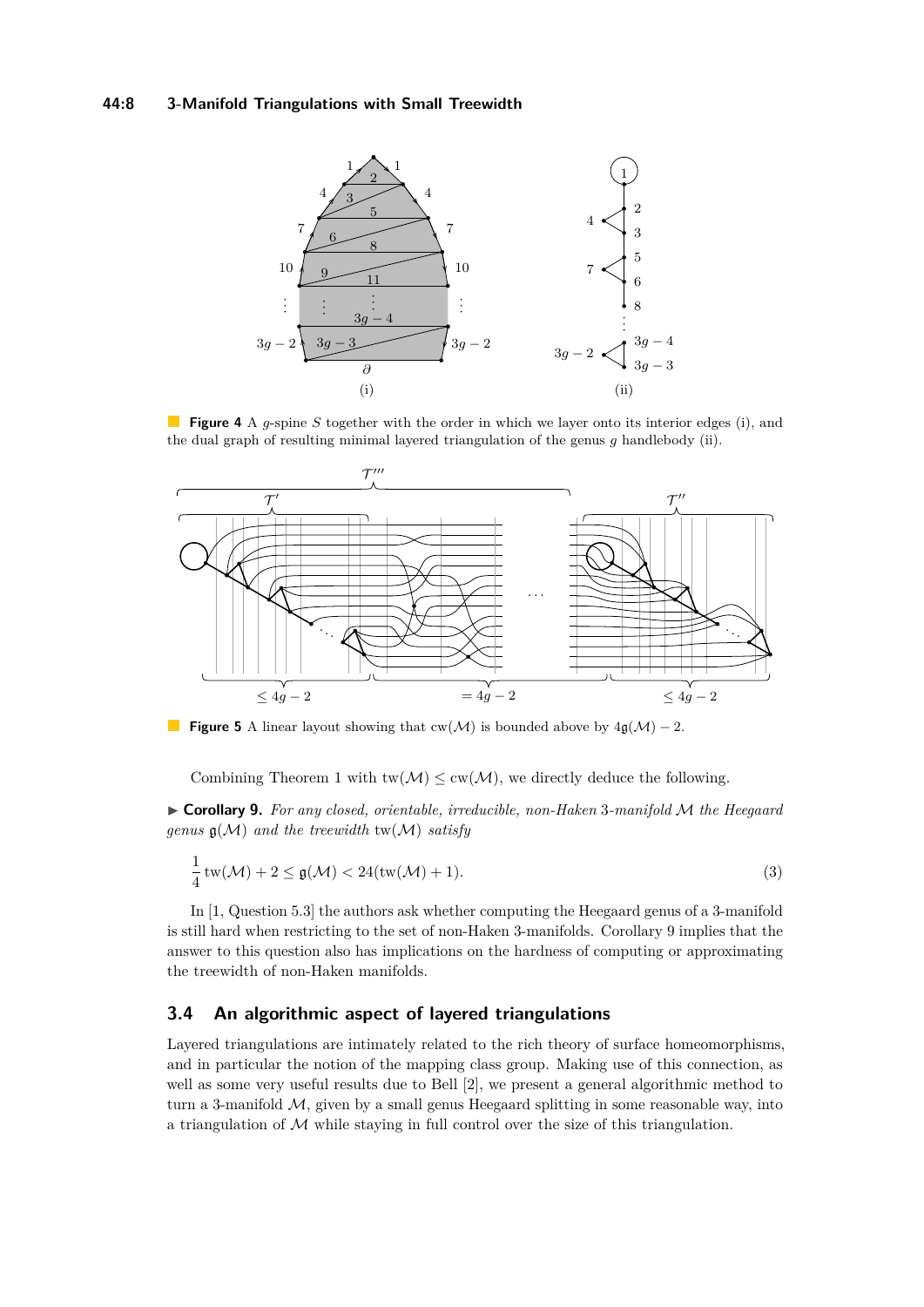Namely, if M is given by a genus *g* Heegaard splitting with the attaching map presented as a word *w* over a set of Dehn twists *X* generating the genus *g* mapping class group, then there exists a constant  $K(q)$  such that we can construct a layered triangulation of M of size *O*(*K*(*g*)|*w*|), cutwidth ≤ 4*g* − 2, in time *O* (*K*(*g*)(|*X*| + |*w*|)).

See the full version of this article [\[24\]](#page-18-10) for the definition of all notions underlying this observation, a precise formulation of the above statement, and a proof.

### <span id="page-8-0"></span>**4 3-Manifolds of treewidth at most one**

<span id="page-8-1"></span>This section is dedicated to the proof of Theorem [2.](#page-1-1) As the treewidth is not sensitive to multiple arcs or loops, it is helpful to also consider *simplifications* of multigraphs, in which we forget about loops and reduce each multiple arc to a single one (Figure [6\)](#page-8-1).



**Figure 6** The local effect of simplification in a multigraph.

One direction in Theorem [2](#page-1-1) immediately follows from work of Jaco and Rubinstein.

**Findmergeright Theorem 6.1 of [\[27\]](#page-18-9)).** *Every lens space admits a layered triangulation*  $\mathcal{T}$ *with the simplification of* Γ(T ) *being a path. In particular, all* 3*-manifolds of Heegaard genus at most one have treewidth at most one.*

For the proof of the other direction, the starting point is the following observation.

 $\blacktriangleright$  **Lemma 11.** If the simplification of a 4-regular multigraph G is a tree, then it is a path.

**Proof.** Let  $S(G)$  denote the simplification of *G*. Call an arc of  $S(G)$  *even* (resp. *odd*) if its corresponding multiple arc in *G* consist of an even (resp. odd) number of arcs. Let  $Odd(G)$ be the subgraph of  $S(G)$  consisting of all odd arcs. It follows from a straightforward parity argument that all nodes in  $Odd(G)$  have an even degree. In particular, if the set  $E(Odd(G))$ of arcs is nonempty, then it necessarily contains a cycle. However, this cannot happen as  $S(G)$  is a tree by assumption. Consequently, all arcs of  $S(G)$  must be even. This implies that every node of  $S(G)$  has degree at most 2 (otherwise there would be a node in  $G$  with degree  $>$  4), which in turn implies that *S*(*G*) is a path.

<span id="page-8-2"></span>



Consequently, if  $\text{tw}(\Gamma(\mathcal{T})) \leq 1$  for a triangulation  $\mathcal T$  of a closed 3-manifold, then  $\Gamma(\mathcal{T})$  is a "thick" path. If  $\text{tw}(\Gamma(\mathcal{T})) = 0$ , then  $\Gamma(\mathcal{T})$  is a single node with two loops (Figure [7\(](#page-8-2)i)). By looking at the *Closed Census* [\[12\]](#page-18-1), the only orientable 3-manifolds admitting a dual graph of this kind are  $\mathbb{S}^3$  and two lens spaces. If  $\Gamma(\mathcal{T})$  has a quadruple arc, then it must be a path of length two (Figure [7\(](#page-8-2)ii)), and the only 3-manifold not a lens space appearing here is  $SFS[\mathbb{S}^2:(2,1),(2,1),(2,-1)]$  which has Heegaard genus two, cf. [\[42,](#page-19-5) p. 27]. Otherwise, order the tetrahedra  $\Delta_1, \ldots, \Delta_n$  of  $\mathcal T$  as shown in Figure [7\(](#page-8-2)iii), and define  $\mathcal T_i \subset \mathcal T$  to be the *i*<sup>th</sup> *subcomplex* of  $\mathcal{T}$  consisting of  $\Delta_1, \ldots, \Delta_i$ .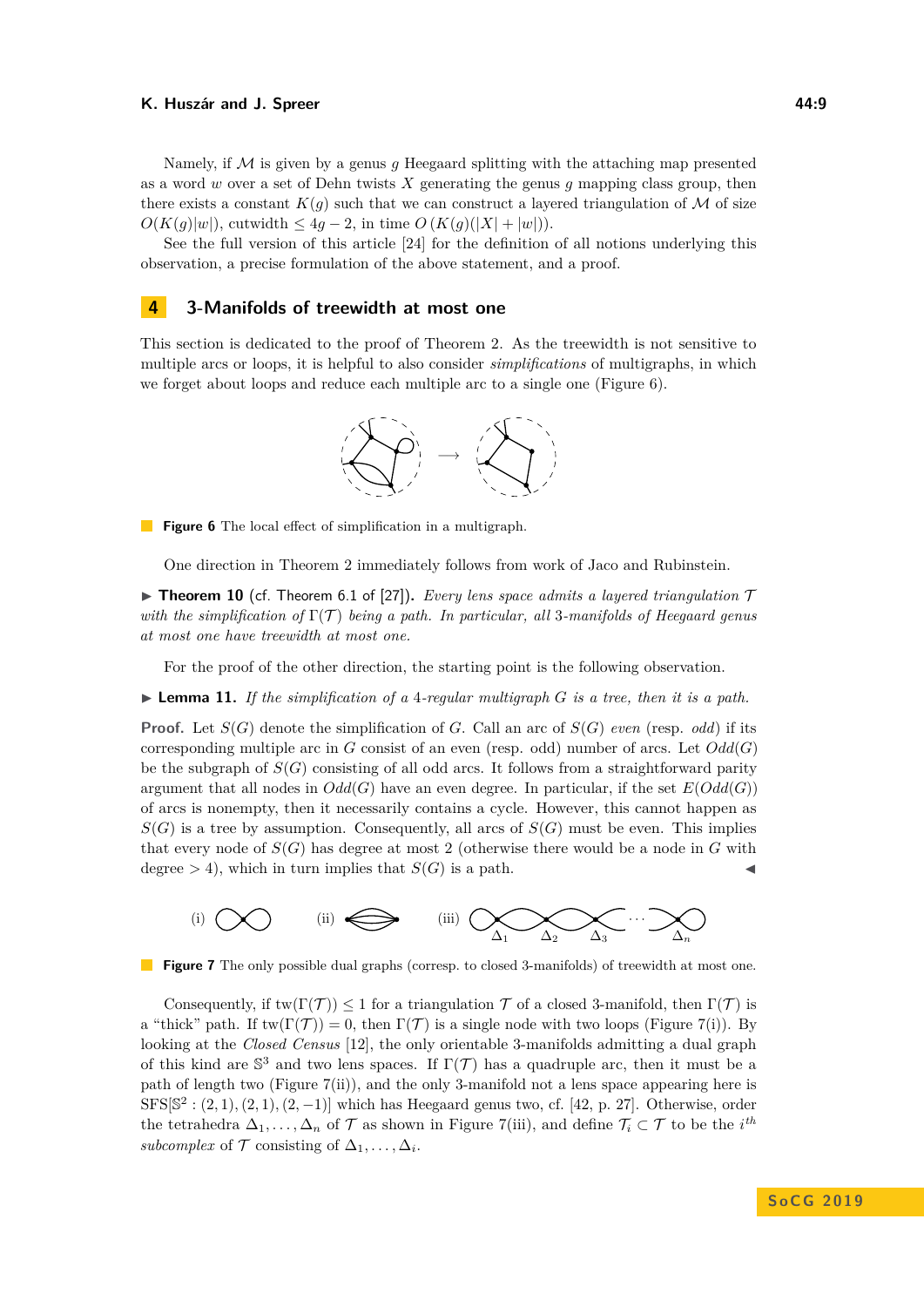#### **44:10 3-Manifold Triangulations with Small Treewidth**

 $\mathcal{T}_1$  is obtained by identifying two triangles of  $\Delta_1$ . Without loss of generality, we may assume that these are the triangles  $\Delta_1(013)$  and  $\Delta_1(023)$ . A priori, there are six possible face gluings between them (corresponding to the six bijections  $\{0, 1, 2\} \rightarrow \{0, 2, 3\}$ ).

The gluing  $\Delta_1(013) \rightarrow \Delta_1(023)$  yields a 3-vertex triangulation of the 3-ball, called a *snapped* 3*-ball*, and is an admissible choice for  $\mathcal{T}_1$ , Figure [8\(](#page-9-0)i).  $\Delta_1(013) \rightarrow \Delta_1(032)$  and  $\Delta_1(013) \rightarrow \Delta_1(203)$  both create Möbius bands as vertex links of the vertices (0) and (2), respectively, and thus these 1-tetrahedron complexes cannot be subcomplexes of a 3 manifold triangulation.  $\Delta_1(013) \mapsto \Delta_1(230)$  and  $\Delta_1(013) \mapsto \Delta_1(302)$  both produce valid but isomorphic choices for  $\mathcal{T}_1$ : the minimal layered solid torus of type LST(1, 2, -3), Figure [8\(](#page-9-0)ii). Lastly,  $\Delta_1(013) \rightarrow \Delta_1(320)$  identifies the edge (03) with itself in reverse, it is hence invalid.

We discuss the two valid cases separately, starting with the latter one.

<span id="page-9-0"></span>

**Figure 8** The snapped 3-ball (i). A layered solid torus (ii), with four normal triangles comprising the single vertex link (iii), which is a triangulated hexagonal disk (iv).

### <span id="page-9-1"></span> $\blacktriangleright$  **Lemma 12.** Let  $\mathcal T$  be a triangulation of a closed, orientable 3-manifold of treewidth one, *with*  $T_1$  *being a solid torus. Then*  $T$  *triangulates a* 3*-manifold of Heegaard genus one.*

**Proof.** The proof consists of the following parts. **1.** We systematize all subcomplexes  $\mathcal{T}_2 \subset \mathcal{T}$ which arise from gluing a tetrahedron  $\Delta_2$  to  $\mathcal{T}_1$  along two triangular faces, and discard all complexes which cannot be part of a 3-manifold triangulation. **2.** We discuss the possible combinatorial types of subcomplexes  $\mathcal{T}_i$ ,  $i > 2$ , and triangulations of 3-manifolds arising from the remaining cases. **3.** We show for all resulting triangulations, that the fundamental group of the underlying manifold i, and is thus of Heegaard genus at most one.

To enumerate all possibilities for  $\mathcal{T}_2$ , assume, without loss of generality, that  $\mathcal{T}_1$  is obtained by  $\Delta_1(013) \rightarrow \Delta_1(230)$ . The boundary  $\partial \mathcal{T}_1$  is built from two triangles  $(012)_{\partial}$  and  $(123)_{\partial}$ , sharing an edge (12), via the identifications  $(01) = (23)$  and  $(02) = (13)$ , see Figure [8\(](#page-9-0)ii). The vertex link of  $\mathcal{T}_1$  is a triangulated hexagon as shown in Figure [8\(](#page-9-0)iii)–(iv).

The second subcomplex  $\mathcal{T}_2$  is obtained from  $\mathcal{T}_1$  by gluing  $\Delta_2$  to the boundary of  $\mathcal{T}_2$  along two of its triangles. By symmetry, we are free to choose the first gluing. Hence, without loss of generality, let  $\mathcal{T}'_2$  be the complex obtained from  $\mathcal{T}_1$  by gluing  $\Delta_2$  to  $\mathcal{T}_1$  with gluing  $\Delta_2(012) \rightarrow (012)_{\partial}$ . The result is a 2-vertex triangulated solid torus with four boundary triangles  $\Delta_2(013)$ ,  $\Delta_2(023)$ ,  $\Delta_2(123)$  and  $(123)$ <sub>∂</sub>, see Figure [9\(](#page-10-0)ii). Since adjacent edges in the boundary of the unique vertex link of  $\mathcal{T}_1$  are always normal arcs in distinct triangles of  $\partial \mathcal{T}_1$ , the vertex links of  $\mathcal{T}'_2$  must be a triangulated 9-gon and a single triangle, see Figure [9\(](#page-10-0)iii).

Note that both vertex links of  $\mathcal{T}'_2$  are symmetric with respect to the normal arcs coming from boundary triangles  $\Delta_2(013)$ ,  $\Delta_2(023)$  and  $\Delta_2(123)$ . By this symmetry, we are free to choose whether to glue  $\Delta_2(013)$ ,  $\Delta_2(023)$  or  $\Delta_2(123)$  to  $(123)_{\partial}$ , in order to obtain  $\mathcal{T}_2$ .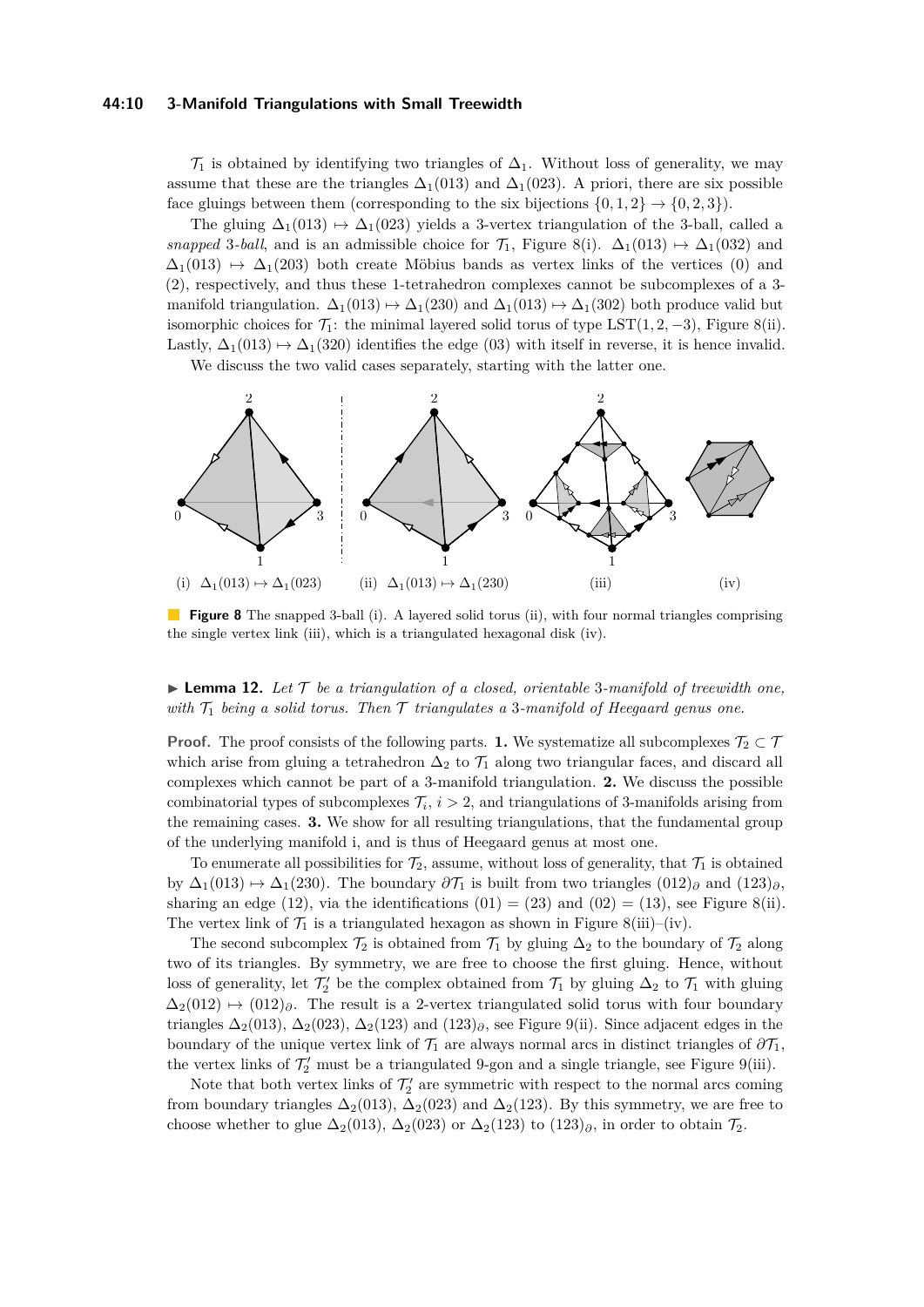<span id="page-10-0"></span>

**Figure 9** The solid torus  $\mathcal{T}_1$  (i), the complex  $\mathcal{T}_2'$  (ii), and the vertex links of  $\mathcal{T}_2'$  (iii).

<span id="page-10-1"></span>

**Figure 10** 

Therefore we have the following six possibilities to consider (Figure [10\)](#page-10-1).

 $\Delta_2(123)$   $\mapsto$  (123)<sub>∂</sub> is a layering onto (12). It yields another layered solid torus with vertex link a triangulated hexagon with edges adjacent in the boundary of the link being normal arcs in distinct faces in  $\partial \mathcal{T}_2$ . Hence, in this case we have the same options for  $\mathcal{T}_3$  as the ones in this list. Any complex obtained by iterating this case is of this type.

Here, as well as for the remainder of this proof, whenever we obtain a subcomplex with all cases for the next subcomplex equal to a case already considered (i.e., isomorphic boundary complexes compatible with isomorphic boundaries of vertex links), we talk about these cases to be of the same *type*. We denote the one obtained via  $\Delta_2(123) \rightarrow (123)_{\partial}$  by  $\mathcal{T}_{I}$ .

 $\Delta_2(123)$   $\mapsto$   $(132)$ <sup> $\theta$ </sup> is invalid, as it creates a punctured Klein bottle as vertex link.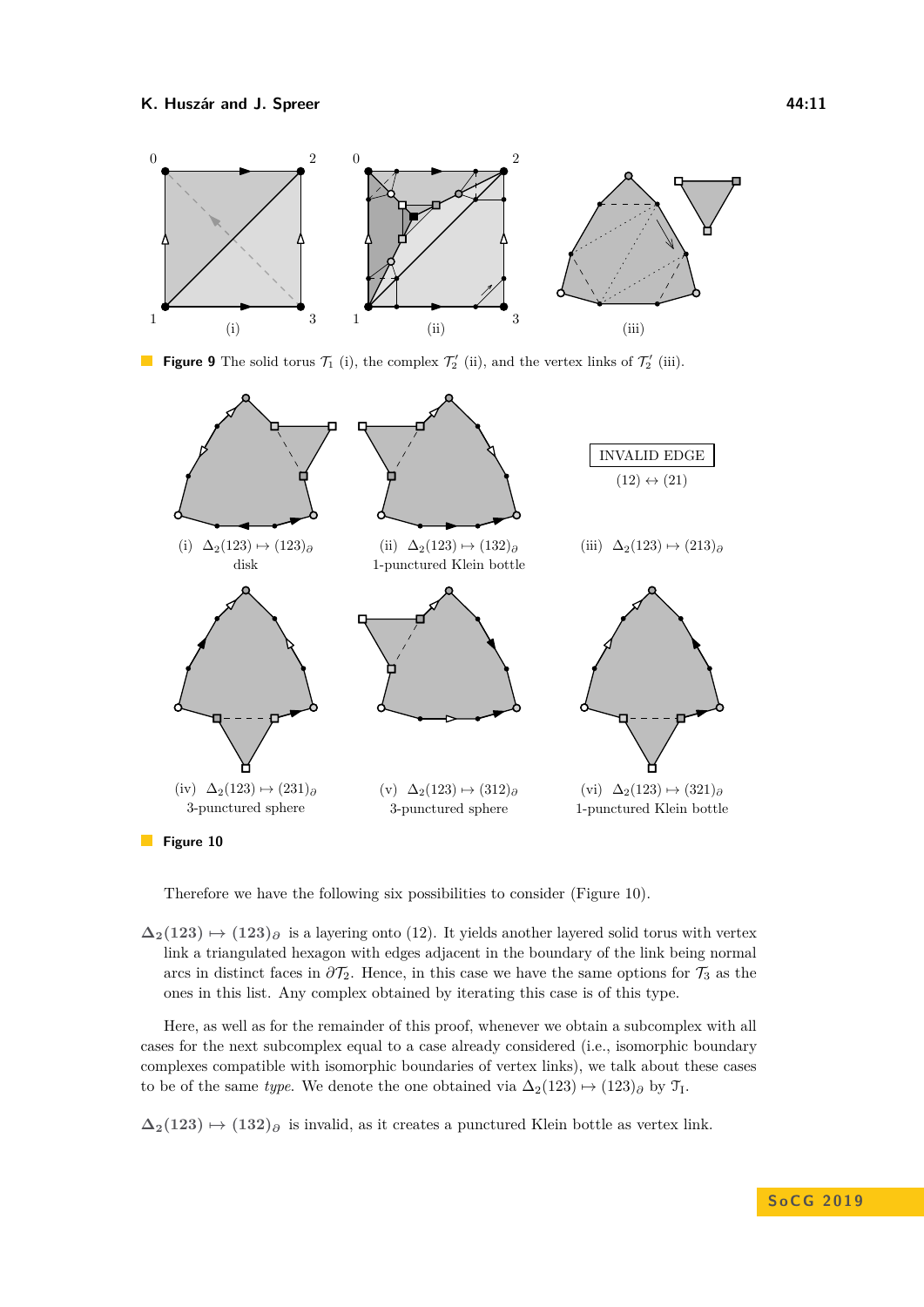#### **44:12 3-Manifold Triangulations with Small Treewidth**

 $\Delta_2(123) \rightarrow (213)_{\partial}$  is invalid, as it identifies (12) on the boundary with itself in reverse.  $\Delta_2(123)$   $\mapsto$   $(231)$ <sub> $\partial$ </sub> results in a 1-vertex complex with triangles  $(013)$ <sub> $\partial$ </sub> and  $(023)$ <sub> $\partial$ </sub> comprising its boundary, which is isomorphic to the boundary of the snapped 3-ball with all of its three vertices identified. The vertex link is a 3-punctured sphere with two boundary components being normal loop arcs and one consisting of the remaining four normal arcs. This complex is discussed in detail below, and we denote its type by  $\mathcal{T}_{II}$ .

 $\Delta_2(123) \mapsto (312)_{\partial}$  gives a 1-vertex complex of type  $\mathcal{T}_{\text{II}}$  as in the previous case.  $\Delta_2(123) \rightarrow (321)_{\partial}$  is invalid: it produces a punctured Klein bottle in the vertex link.

Now we discuss complexes of type  $\mathfrak{T}_{II}$ . To this end, let  $\mathcal{T}_2$  be the complex in Figure [11\(](#page-11-0)ii) defining this type. By gluing  $\Delta_3$  to  $\mathcal{T}_2$  along a boundary triangle, say  $\Delta_3(013) \mapsto (013)_{\partial}$ , we obtain a complex  $\mathcal{T}'_3$  (see Figure [11\(](#page-11-0)iii)). Note that no boundary edge of the 3-punctured sphere vertex link  $\mathcal L$  can be identified with an edge in another boundary component of  $\mathcal L$ , for that would create genus in  $\mathcal L$  (an obstruction to being a subcomplex of a 3-manifold triangulation in which all vertex links must be  $\mathbb{S}^2$ ). As shown in Figure [12,](#page-12-1) there is a unique gluing to avoid this, namely  $\Delta_3(023) \rightarrow (023)_{\partial}$ , which yields a 1-vertex complex  $\mathcal{T}_3$  with vertex link still being a 3-punctured sphere, but now with three boundary components consisting of two edges each, as indicated in Figure [12\(](#page-12-1)i). Let  $\mathcal{T}_{\text{III}}$  denote its type. Repeating the same argument for  $\mathcal{T}_3$  implies that a valid  $\mathcal{T}_4$  must be again of type  $\mathcal{T}_{II}$ .

<span id="page-11-0"></span>

**Figure 11** 

Altogether, the type of each intermediate complex  $\mathcal{T}_i$  ( $i < n$ ) is either  $\mathcal{T}_i$  (layered solid torus), or one of the two types  $\mathcal{T}_{\text{II}}$  and  $\mathcal{T}_{\text{III}}$  of 1-vertex complexes with a 3-punctured sphere as vertex link and boundary isomorphic to that of the snapped 3-ball with all vertices identified. If  $\mathcal{T}_{n-1}$  is of type  $\mathfrak{T}_I$ , then it can always be completed to a triangulation of a closed 3-manifold by either adding a minimal layered solid torus or a snapped 3-ball. If  $\mathcal{T}_{n-1}$  is of type  $\mathcal{T}_{II}$  or  $\mathcal{T}_{\text{II}}$ , then it may be completed – if possible – by adding a snapped 3-ball.

To conclude that any resulting  $\mathcal T$  triangulates a 3-manifold of Heegaard genus at most one, first we observe that the fundamental group of  $\pi_1(\mathcal{T})$  is generated by one element.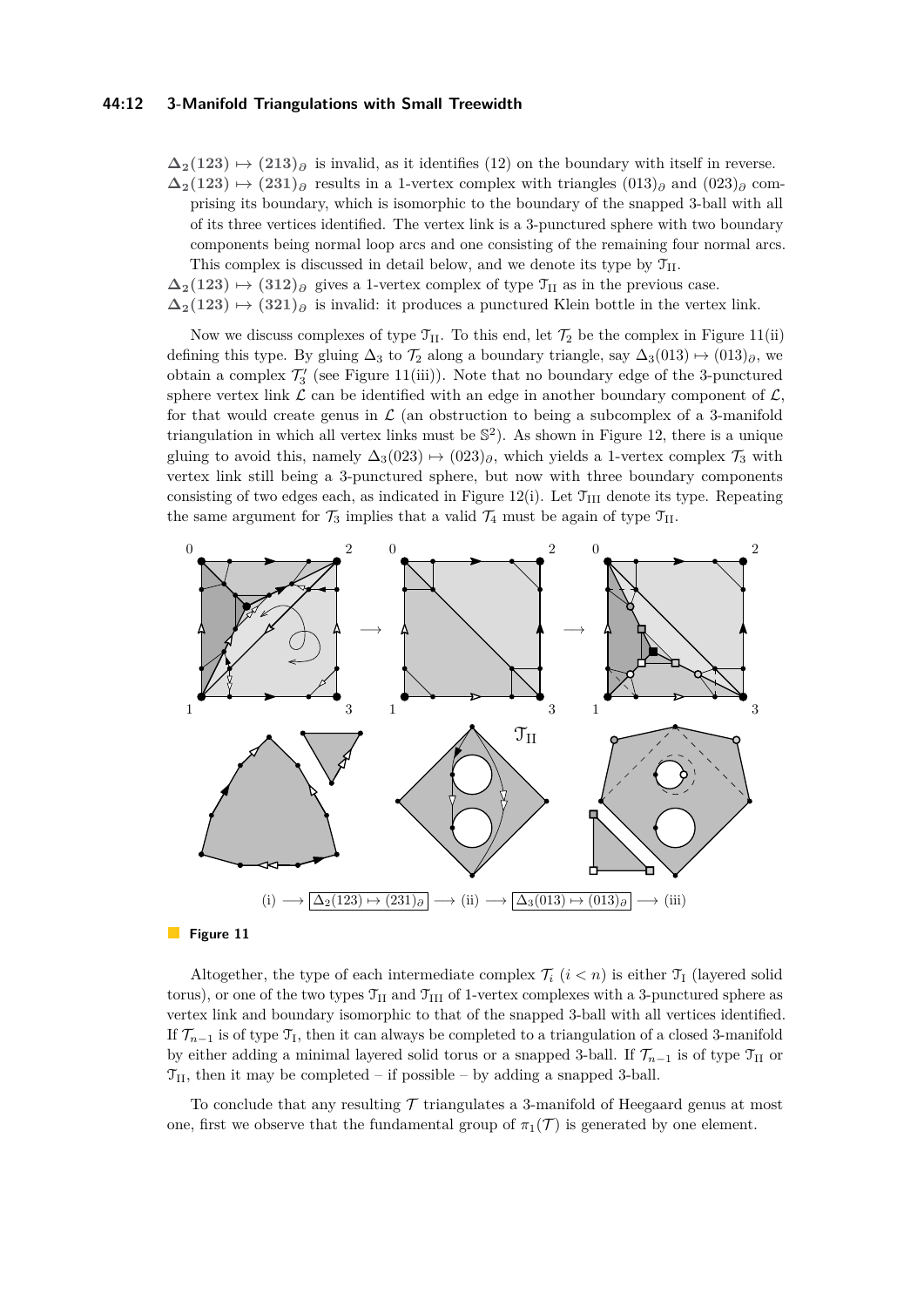<span id="page-12-1"></span>

**Figure 12** 

Indeed,  $\pi_1(\mathcal{T}_1)$  is isomorphic to Z and is generated by a boundary edge. Furthermore, since  $\mathcal{T}_1$  only has one vertex, all edges in  $\mathcal{T}_1$  must be loop edges, and no edge which is trivial in  $\pi_1(\mathcal{T}_1)$  can become non-trivial in the process of building up the triangulation of the closed 3-manifold. When we extend  $\mathcal{T}_1$  by attaching further tetrahedra along two triangles each, then either all edges of the newly added tetrahedron are identified with edges of the previous complex, or – in case of a layering – the unique new boundary edge can be expressed in terms of the existing generator. In both cases, the fundamental group of the new complex admits a presentation with one generator. Moreover, no new generator can arise from inserting a minimal layered solid torus or snapped 3-ball in the last step.

So either  $\pi_1(\mathcal{T})$  is infinite cyclic, i.e., isomorphic to Z, in which case  $\mathcal{T}$  must be a triangulation of  $\mathbb{S}^2 \times \mathbb{S}^1$  [\[22\]](#page-18-15); or  $\pi_1(\mathcal{T})$  is finite, but then it is spherical by the Geometrization Theorem [\[40,](#page-19-16) p. 104], and thus must be a lens space [\[47,](#page-19-11) Theorem 4.4.14.(a)].

 $\triangleright$  **Lemma 13.** Let  $\mathcal{T}$  be an *n*-tetrahedron triangulation of a closed, orientable 3-manifold *of treewidth one, with both*  $\mathcal{T}_1$  *and*  $\mathcal{T} \setminus \mathcal{T}_{n-1}$  *being a snapped* 3*-ball. Then*  $\mathcal{T}$  *triangulates a* 3*-manifold of Heegaard genus one.*

The proof follows the same structure as the one of Lemma [12](#page-9-1) (cf. [\[24\]](#page-18-10)).

### <span id="page-12-0"></span>**5 Some 3-manifolds of treewidth two**

In what follows, we use the classification of 3-manifolds of treewidth one (Theorem [2\)](#page-1-1) to show that a large class of orientable Seifert fibered spaces and some *graph manifolds* have treewidth two. This is done by exhibiting appropriate triangulations, which have all the hallmarks of a space station. First, we give an overview of the building blocks.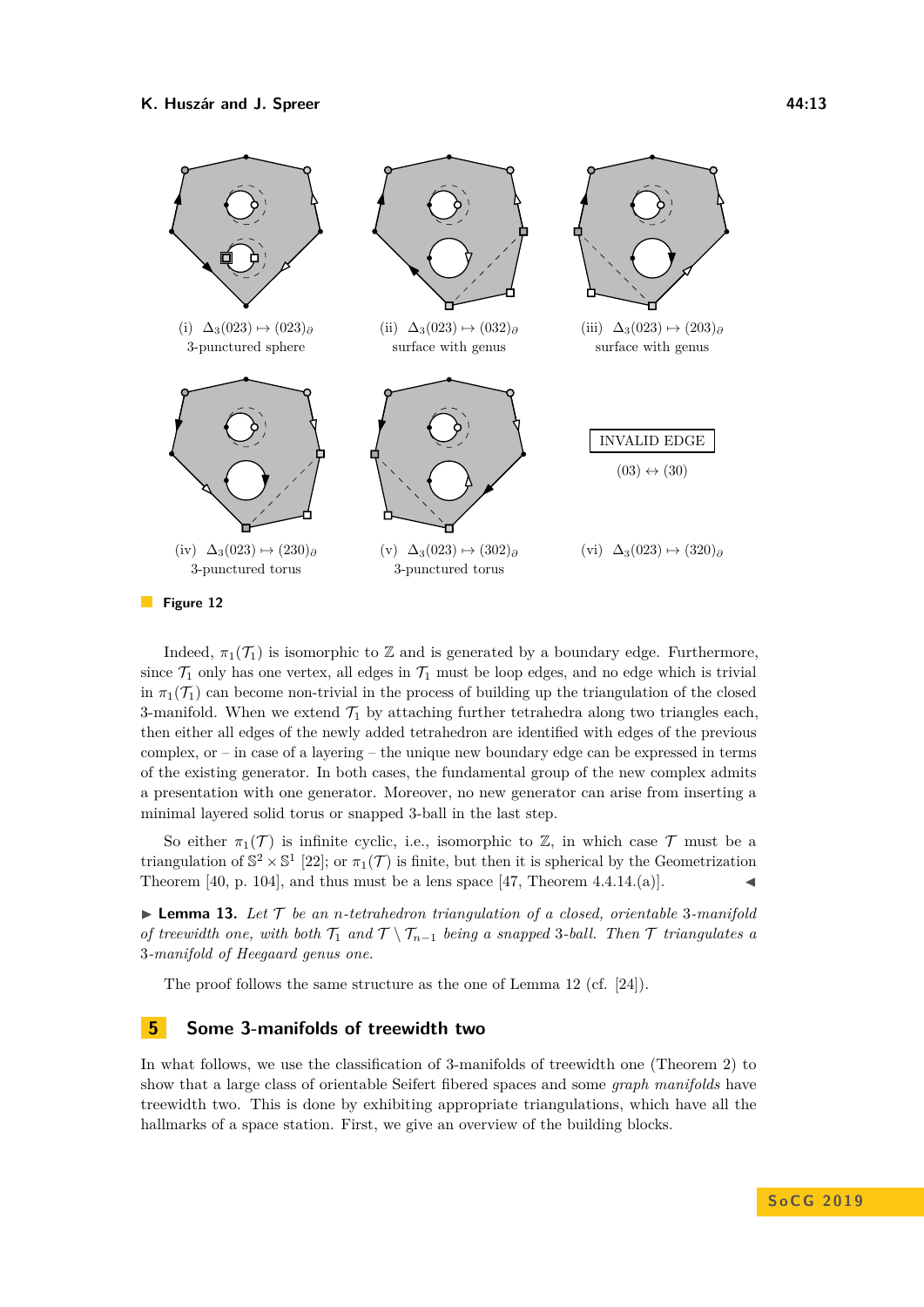#### **44:14 3-Manifold Triangulations with Small Treewidth**

**Robotic arms.** These are just the layered triangulations of the solid torus with 2-triangle boundaries introduced in Section [3.2](#page-4-3) and encountered in the proof of Theorem [2.](#page-1-1) Their dual graphs are thick paths, see Figure [3\(](#page-5-1)v). A layered solid torus is of type  $LST(p,q,r)$  if its meridional disk intersects its boundary edges *p*, *q* and *r* times. For any coprime *p, g, r* with  $p+q+r=0$ , a triangulation of type  $\text{LST}(p,q,r)$  can be realized by [\[10,](#page-18-21) Algorithm 1.2.17].

<span id="page-13-2"></span>**Example 14.** A special class of robotic arms are the ones of type  $\text{LST}(0,1,1)$ , as they can be used to trivially fill-in superfluous torus boundary components without inserting an unwanted exceptional fiber into a Seifert fibered space (cf. descriptions of  $\mathbb{A}_2$  and  $\mathbb{A}_1$  below). One of the standard triangulations of robotic arms of type LST(0*,* 1*,* 1) has three tetrahedra  $\Delta_i$ ,  $0 \leq i \leq 2$ , and is given by the gluing relations [\(4\)](#page-13-0).

<span id="page-13-0"></span>
$$
\Delta_0(023) \mapsto \Delta_1(013), \quad \Delta_0(123) \mapsto \Delta_1(120), \quad \Delta_1(023) \mapsto \Delta_2(201),
$$
  

$$
\Delta_1(123) \mapsto \Delta_2(301), \quad \Delta_2(023) \mapsto \Delta_2(312).
$$
 (4)

**Core unit with three docking sites.** Start with a triangle t, take the product  $t \times [0, 1]$ , triangulate it using three tetrahedra, Figure [13\(](#page-13-1)i)–(ii), and glue  $t \times \{0\}$  to  $t \times \{1\}$  without a twist, Figure [13\(](#page-13-1)iii). The dual graph of the resulting complex  $\mathbb{A}_3$  – topologically a solid torus  $-$  is  $K_3$ , hence of treewidth two. Its boundary  $-$  a 6-triangle triangulation of the torus  $-$  can be split into three 2-triangle annuli, corresponding to the edges of *t*, each of which we call a docking site. Edges running along a fiber and thus of type "vertex of base triangle cross circle" are termed *vertical edges*. Edges orthogonal to the fibers, i.e., the edges of  $t \times \{0\} = t \times \{1\}$ , are termed *horizontal edges*. The remaining edges are referred to as *diagonal edges*. More concisely, the triangulation of  $\mathbb{A}_3$  has gluing relations

$$
\Delta_0(012) \mapsto \Delta_1(012), \quad \Delta_1(013) \mapsto \Delta_2(013), \quad \Delta_2(023) \mapsto \Delta_0(312). \tag{5}
$$

<span id="page-13-1"></span>

**Figure 13** Construction of the core unit  $\mathbb{A}_3$  with three docking sites.

**Core assembly with** *r* **docking sites.** For  $r = 2$  (resp.  $r = 1$ ), take a core unit  $\mathbb{A}_3$  and glue a robotic arm of type  $\text{LST}(0,1,1)$  onto one (resp. two) of its docking sites such that the *unique boundary edge* of the robotic arm (i.e., the boundary edge which is only contained in one tetrahedron of the layered solid torus) is glued to a horizontal boundary edge of  $\mathbb{A}_3$ (see Example [14](#page-13-2) for a detailed description of the a particular triangulation of a layered solid torus of type LST(0, 1, 1) with unique boundary edge being  $\Delta_0(01)$ ). The resulting complex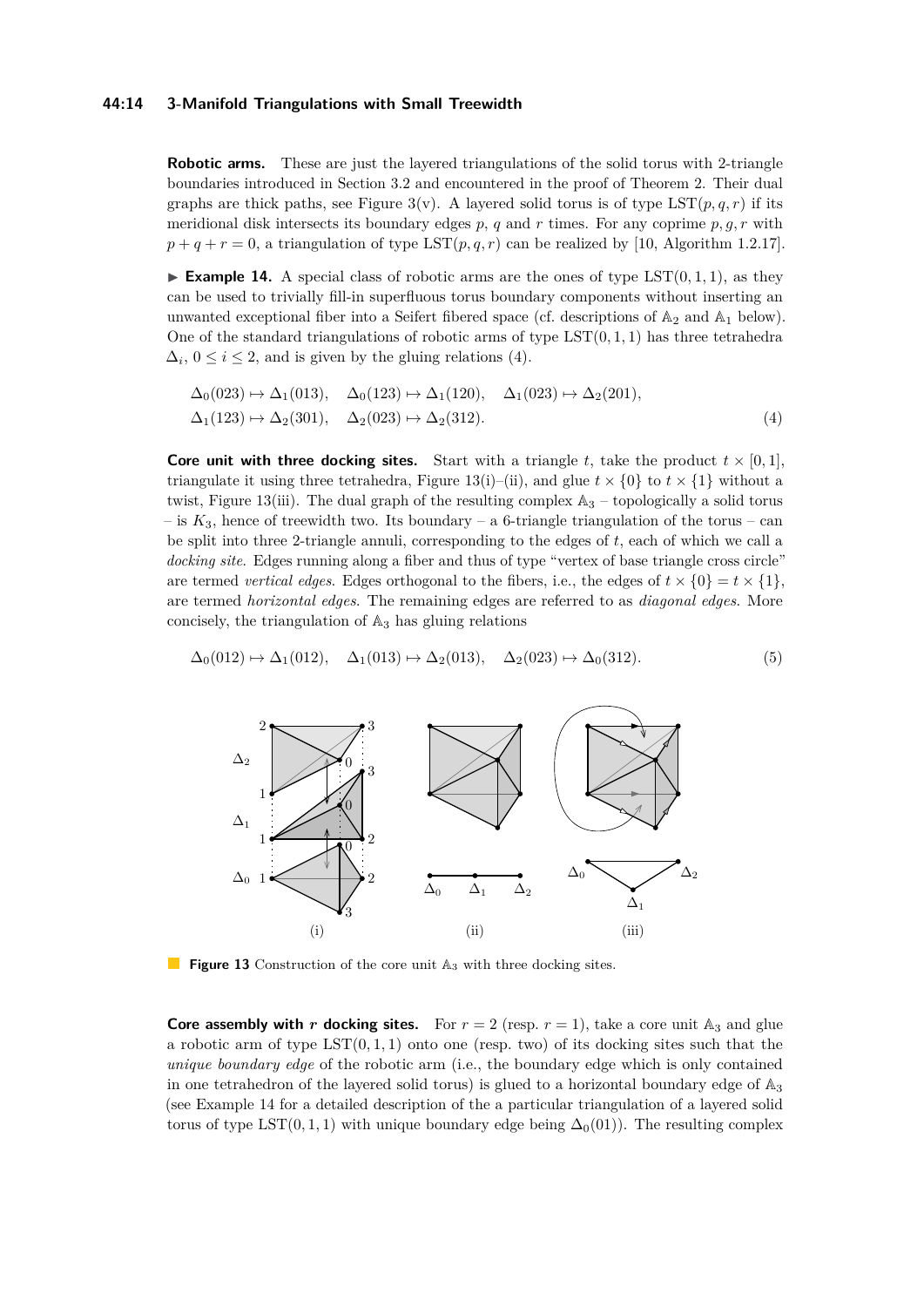

#### **Figure 14**

is denoted by  $\mathbb{A}_2$  (resp.  $\mathbb{A}_1$ ) and their dual graphs are shown in Figure [13.](#page-13-1) Observe that they have treewidth two.

For  $\mathbb{A}_r$  ( $r \geq 3$ ) take  $r-2$  copies of  $\mathbb{A}_3$ , denote them by  $\mathbb{A}_3^i$ ,  $1 \leq i \leq r-2$  with tetrahedra  $\Delta_0^i$ ,  $\Delta_1^i$  and  $\Delta_2^i$ ,  $1 \leq i \leq r-2$ . Glue them together by mirroring them across one of their boundary components as shown by Equation [\(6\)](#page-14-1) for  $1 \leq i \leq r-3$  odd, and by Equation [\(7\)](#page-14-2) for  $2 \leq i \leq r-3$  even. See also Figure [15](#page-14-3) on the top for the case  $r=5$ .

The resulting complex, denoted by  $A_r$ , has 2*r* boundary triangles which become *r* 2triangle torus boundary components once identifications of vertical edges are introduced by gluing complexes with 2-triangle torus boundary components to them.

$$
i \text{ odd: } \Delta_1^i(123) \mapsto \Delta_1^{i+1}(123), \quad \Delta_2^i(123) \mapsto \Delta_2^{i+1}(123). \tag{6}
$$

<span id="page-14-3"></span>*i* even: 
$$
\Delta_0^i(023) \mapsto \Delta_0^{i+1}(023)
$$
,  $\Delta_1^i(023) \mapsto \Delta_1^{i+1}(023)$ . (7)

<span id="page-14-2"></span><span id="page-14-1"></span>

Figure 15

#### **Möbius laboratory module.** Such a complex, denoted by M, is given by

$$
T_0(123) \to T_1(123), \quad T_0(023) \to T_1(031), \quad T_1(012) \to T_2(201)
$$
  
\n
$$
T_1(023) \to T_2(023), \quad T_0(013) \to T_2(132).
$$
\n(8)

<span id="page-14-0"></span>Its dual graph is a triangle with two double edges, and hence of treewidth two (see, for instance, Figure [17\)](#page-16-2). M has one torus boundary component given by the two triangles *T*<sub>0</sub>(012) and *T*<sub>2</sub>(013) with edges *T*<sub>0</sub>(01) = *T*<sub>2</sub>(13), *T*<sub>0</sub>(02) = *T*<sub>2</sub>(03), and *T*<sub>0</sub>(12) = *T*<sub>2</sub>(01).

**S o C G 2 0 1 9**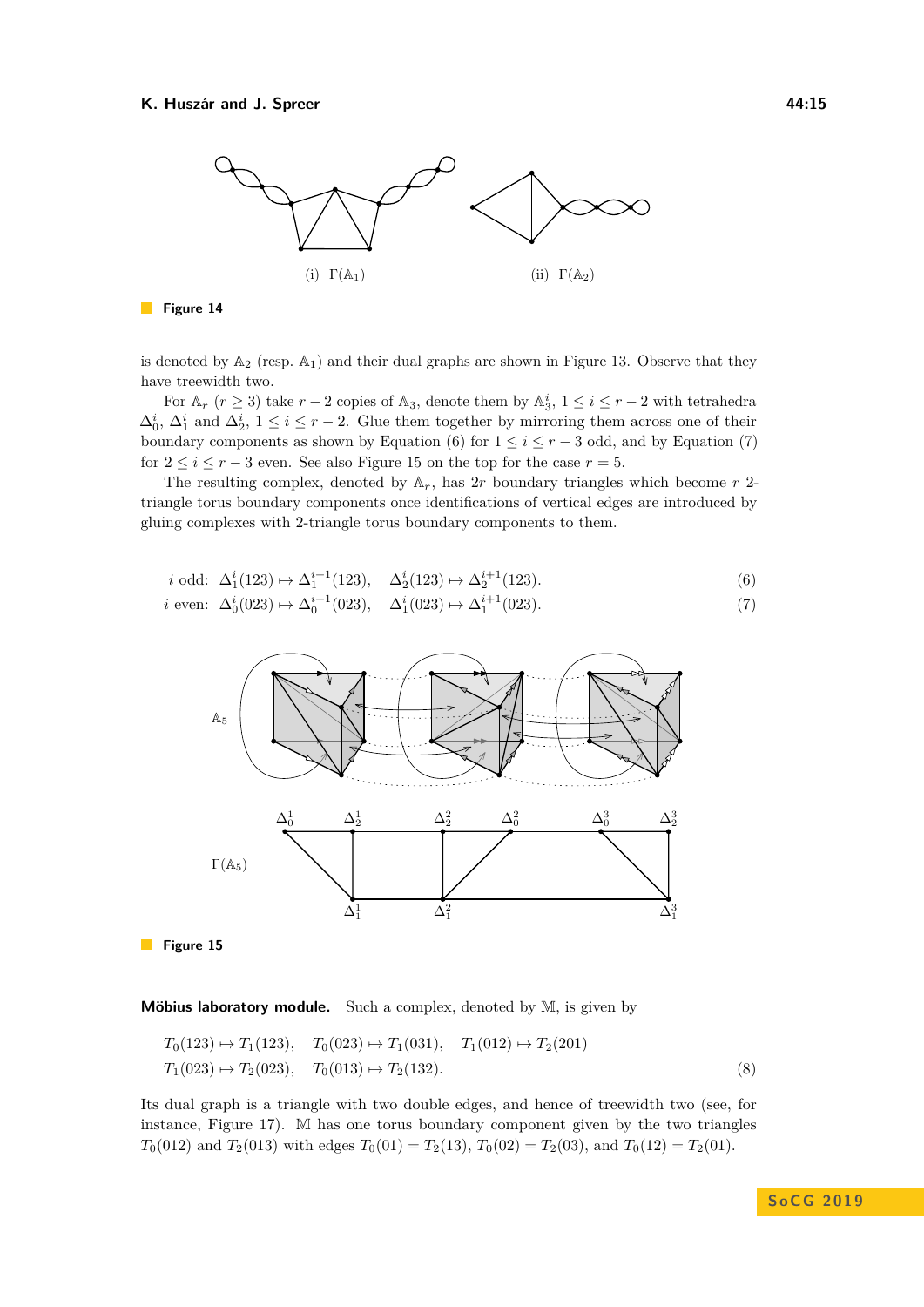#### **44:16 3-Manifold Triangulations with Small Treewidth**

<span id="page-15-2"></span>

**Figure 16** Dual graph of treewidth two triangulation of an orientable SFS over  $\mathbb{S}^2$ .

## ▶ **Theorem 15.** *Orientable Seifert fibered spaces over*  $\mathbb{S}^2$  *have treewidth at most two.*

**Proof.** To obtain a treewidth two triangulation of  $SFS[\mathbb{S}^2 : (a_1, b_1), \ldots, (a_r, b_r)]$ , start with the core assembly  $A_r$  and a collection of robotic arms  $\text{LST}(a_i, \pm |b_i|, -a \mp |b_i|), 1 \leq i \leq r$ . The robotic arms are then glued to the *r* docking sites (2-triangle torus boundary components, separated by the vertical boundary edges) of  $A_r$ , such that boundary edges of type  $a_i$  are glued to vertical boundary edges, and edges of type  $\pm |b_i|$  are glued to horizontal boundary edges. The sign in  $\text{LST}(a_i, \pm |b_i|, -a \mp |b_i|)$  is then determined by the type of diagonal edge in the *i*<sup>th</sup> docking site of  $A_r$  and by the sign of  $b_i$ . J

See Figure [16](#page-15-2) for a picture of the dual graph of the resulting complex. It is of treewidth two. Note that, in some cases, a fibre of type  $(2,1)$  can be realized by directly identifying the two triangles of a torus boundary component of  $A_r$  with a twist. In the dual graph this then appears as a double edge rather than the attachment of a thick path. See Figure [18](#page-16-3) on the right for an example in the treewidth two triangulation of the Poincaré homology sphere.

#### <span id="page-15-0"></span>► **Theorem 16.** An orientable SFS over a non-orientable surface is of treewidth at most two.

**Proof.** To obtain a treewidth two triangulation of the orientable Seifert fibered space  $SFS[\mathcal{N}_q : (a_1, b_1), \ldots, (a_r, b_r)]$  over the non-orientable surface  $\mathcal{N}_q$  of genus g, start with a core assembly  $\mathbb{A}_{r+g}$  and attach *g* copies  $\mathbb{M}_j$ ,  $1 \leq j \leq g$ , of the Möbius laboratory module via

$$
T_0^j(012) \mapsto \Delta_2^j(201) \quad \text{and} \quad T_2^j(013) \mapsto \Delta_0^j(013),\tag{9}
$$

where  $T_0^j$ ,  $T_1^j$  and  $T_2^j$  are the tetrahedra comprising  $\mathbb{M}_j$ , and  $\Delta_0^j$ ,  $\Delta_1^j$  and  $\Delta_2^j$  denote the tetrahedra making up the first *g* core units (each being a copy of  $\mathbb{A}_3$ ) in  $\mathbb{A}_{r+q}$ .

Proceed by attaching a robotic arm of type  $\text{LST}(a_i, \pm |b_i|, -a_i \mp |b_i|)$ ,  $1 \leq i \leq r$ , to each of the remaining *r* docking sites. Again, for the gluings between the robotic arms and the core assembly  $A_{r+g}$ , the edges of type  $a_i$  must be glued to the vertical boundary edges, the edges of type  $b_i$  must be glued to the horizontal boundary edges, and attention has to be paid to the signs of the  $b_i$  and to how exactly diagonal edges run. See Figure [17](#page-16-2) for a picture of the dual graph of the resulting complex, which is of treewidth two by inspection. J

Combining Theorems [2,](#page-1-1) [15](#page-14-0) and [16](#page-15-0) immediately gives the following statement.

<span id="page-15-1"></span>► **Corollary 17.** An orientable Seifert fibered space M over S<sup>2</sup> or a non-orientable surface is *of treewidth one, if*  $M$  *is a lens space or*  $SFS[**S**<sup>2</sup> : (2,1), (2,1), (2,-1)]$ *, and two otherwise.*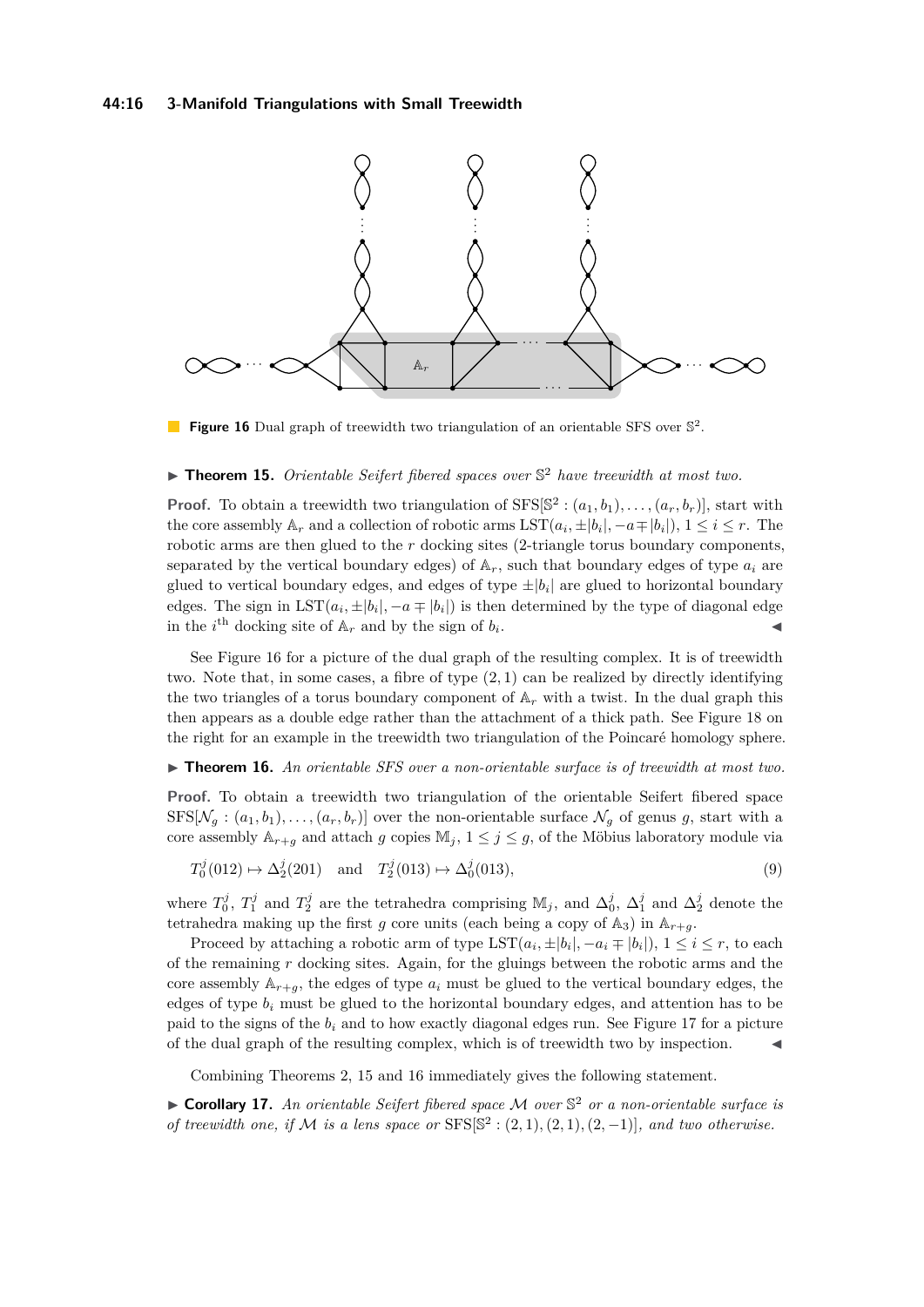<span id="page-16-2"></span>

- **Figure 17** Dual graph of a treewidth two triangulation of an orientable SFS over  $\mathcal{N}_g$ .  $\mathcal{L}^{\mathcal{L}}$
- **Corollary 18.** Orientable spherical or " $\mathbb{S}^2 \times \mathbb{R}$ " 3-manifolds are of treewidth at most two.

This follows directly from Theorems [15](#page-14-0) and [16,](#page-15-0) see also [\[24\]](#page-18-10).

 $\triangleright$  **Corollary 19.** *Graph manifolds*  $\mathcal{M}_T$  *modeled on a tree*  $T$  *with nodes being orientable Seifert* fibered spaces over  $\mathbb{S}^2$  or  $\mathcal{N}_g$ ,  $g > 0$ , have treewidth at most two.

See [\[24\]](#page-18-10) for a proof of this statement and an example.

<span id="page-16-1"></span>I **Corollary 20.** *Minimal triangulations are not always of minimum treewidth.*

<span id="page-16-3"></span>**Proof.** The *Poincaré homology sphere*  $\Sigma^3 = \text{SFS}[\mathbb{S}^2 : (2,1), (3,1), (5,-4)]$  has treewidth two but its minimal triangulation has treewidth four, see Figure [18.](#page-16-3)  $\blacksquare$ 



<span id="page-16-0"></span>**Figure 18** Dual graph of the minimal (i), and of a treewidth two (ii) triangulation of  $\Sigma^3$ .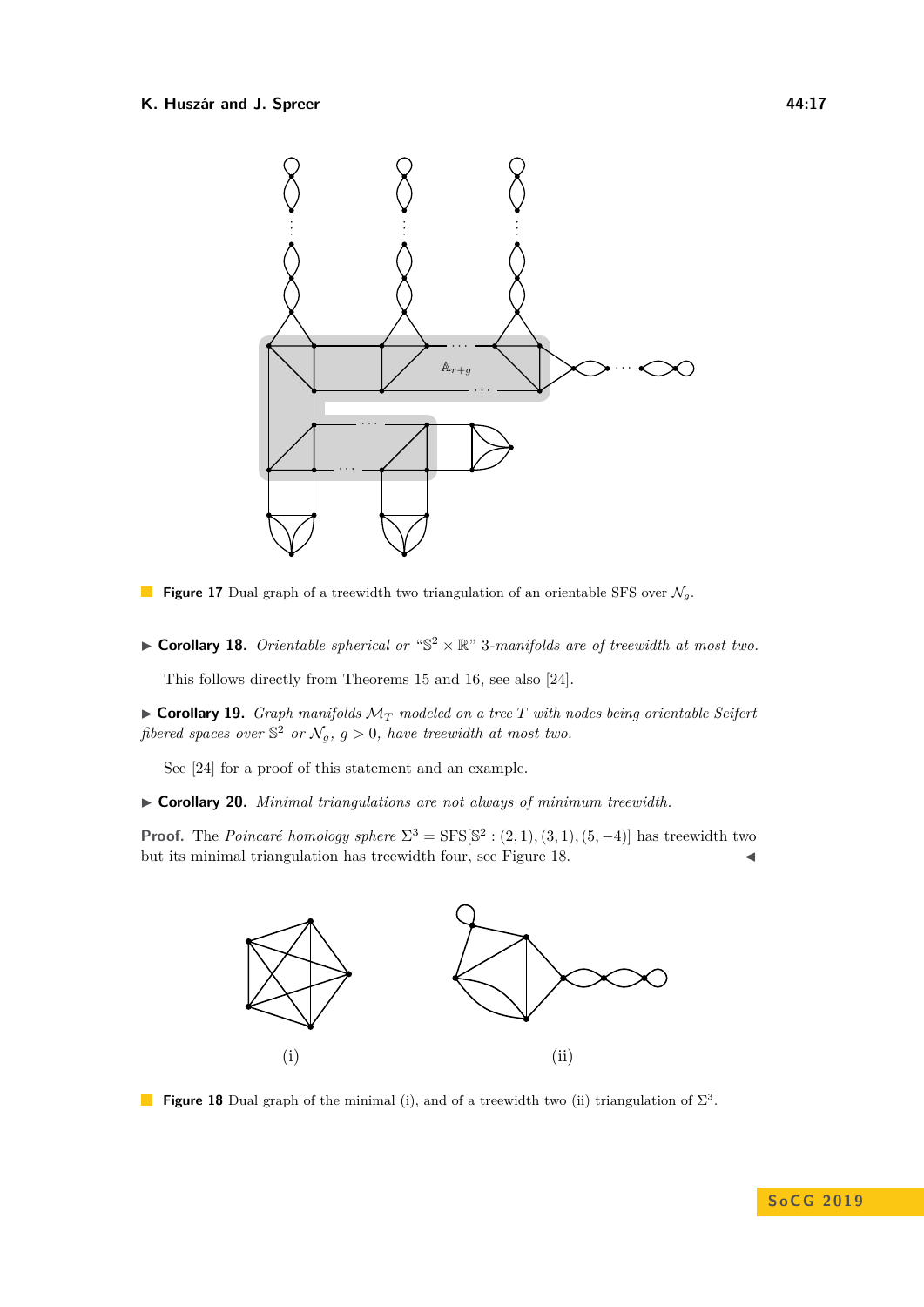#### **44:18 3-Manifold Triangulations with Small Treewidth**

I **Corollary 21.** *There exist irreducible* 3*-manifolds with treewidth two, but arbitrarily high Heegaard genus.*

This now follows from [\[9,](#page-18-22) Theorem 1.1 (i)], see the full version [\[24\]](#page-18-10) for a proof. Using Theorems [2,](#page-1-1) [15](#page-14-0) and [16](#page-15-0) we can now determine the treewidth of most of the 3-manifolds from the 10-tetrahedra census, see Table [1.](#page-17-0)

<span id="page-17-0"></span>■ **Table 1** The 4979 3-manifolds triangulable with  $\leq 10$  tetrahedra and their treewidths.

| $\boldsymbol{n}$ |      |                  |          | # mfds. $M \mid \text{tw}(M) = 0 \quad \text{tw}(M) = 1 \quad \text{tw}(M) = 2 \quad \text{unknown}$ |                |
|------------------|------|------------------|----------|------------------------------------------------------------------------------------------------------|----------------|
| 1                | 3    | 3                | $\theta$ | $\theta$                                                                                             | 0              |
| $\overline{2}$   | 7    | $\theta$         |          | 0                                                                                                    | $\theta$       |
| 3                | 7    | $\theta$         | 6        |                                                                                                      | 0              |
| 4                | 14   | $\theta$         | 10       | 4                                                                                                    | 0              |
| 5                | 31   |                  | 20       | 11                                                                                                   | 0              |
| 6                | 74   |                  | 36       | 36                                                                                                   | $\overline{2}$ |
| 7                | 175  | $\left( \right)$ | 72       | 100                                                                                                  | 3              |
| 8                | 436  | $\mathbf{0}$     | 136      | 297                                                                                                  | 3              |
| 9                | 1154 | 0                | 272      | 861                                                                                                  | 21             |
| 10               | 3078 | 0                | 528      | 2489                                                                                                 | 61             |
| Σ                | 4979 | 3                | 1087     | 3799                                                                                                 | 90             |

► Remark 22. Using similar constructions it can be shown that orientable Seifert fibered spaces over orientable surfaces have treewidth at most four. However, since this only provides an upper bound rather than determining the treewidth of some family of 3-manifolds, we refer the reader to the full version of this article for a detailed description of these triangulations.

#### **References**

- <span id="page-17-7"></span>**1** D. Bachman, R. Derby-Talbot, and E. Sedgwick. Computing Heegaard genus is NP-hard. In M. Loebl, J. Nešetřil, and R. Thomas, editors, *A Journey Through Discrete Mathematics: A Tribute to Jiří Matoušek*, pages 59–87. Springer, 2017. [doi:10.1007/978-3-319-44479-6](http://dx.doi.org/10.1007/978-3-319-44479-6).
- <span id="page-17-8"></span>**2** M. C. Bell. *Recognising mapping classes*. PhD thesis, University of Warwick, June 2015. URL: <https://wrap.warwick.ac.uk/77123>.
- <span id="page-17-5"></span>**3** L. Bessières, G. Besson, S. Maillot, M. Boileau, and J. Porti. *Geometrisation of 3-manifolds*, volume 13 of *EMS Tracts in Mathematics*. European Mathematical Society (EMS), Zürich, 2010. [doi:10.4171/082](http://dx.doi.org/10.4171/082).
- <span id="page-17-4"></span>**4** R. H. Bing. An alternative proof that 3-manifolds can be triangulated. *Ann. of Math. (2)*, 69:37–65, 1959. [doi:10.2307/1970092](http://dx.doi.org/10.2307/1970092).
- <span id="page-17-1"></span>**5** H. L. Bodlaender. A Tourist Guide through Treewidth. *Acta Cybern.*, 11(1-2):1–21, 1993. URL: [https://www.inf.u-szeged.hu/actacybernetica/edb/vol11n1\\_2/Bodlaender\\_1993\\_](https://www.inf.u-szeged.hu/actacybernetica/edb/vol11n1_2/Bodlaender_1993_ActaCybernetica.xml) [ActaCybernetica.xml](https://www.inf.u-szeged.hu/actacybernetica/edb/vol11n1_2/Bodlaender_1993_ActaCybernetica.xml).
- <span id="page-17-6"></span>**6** H. L. Bodlaender. A Partial *k*-Arboretum of Graphs with Bounded Treewidth. *Theor. Comput. Sci.*, 209(1-2):1–45, 1998. [doi:10.1016/S0304-3975\(97\)00228-4](http://dx.doi.org/10.1016/S0304-3975(97)00228-4).
- <span id="page-17-2"></span>**7** H. L. Bodlaender. Discovering Treewidth. In *SOFSEM 2005: Theory and Practice of Computer Science, 31st Conference on Current Trends in Theory and Practice of Computer Science, Liptovský Ján, Slovakia, January 22–28, 2005, Proceedings*, pages 1–16, 2005. [doi:](http://dx.doi.org/10.1007/978-3-540-30577-4_1) [10.1007/978-3-540-30577-4\\_1](http://dx.doi.org/10.1007/978-3-540-30577-4_1).
- <span id="page-17-3"></span>**8** H. L. Bodlaender and A. M. C. A. Koster. Combinatorial Optimization on Graphs of Bounded Treewidth. *Comput. J.*, 51(3):255–269, 2008. [doi:10.1093/comjnl/bxm037](http://dx.doi.org/10.1093/comjnl/bxm037).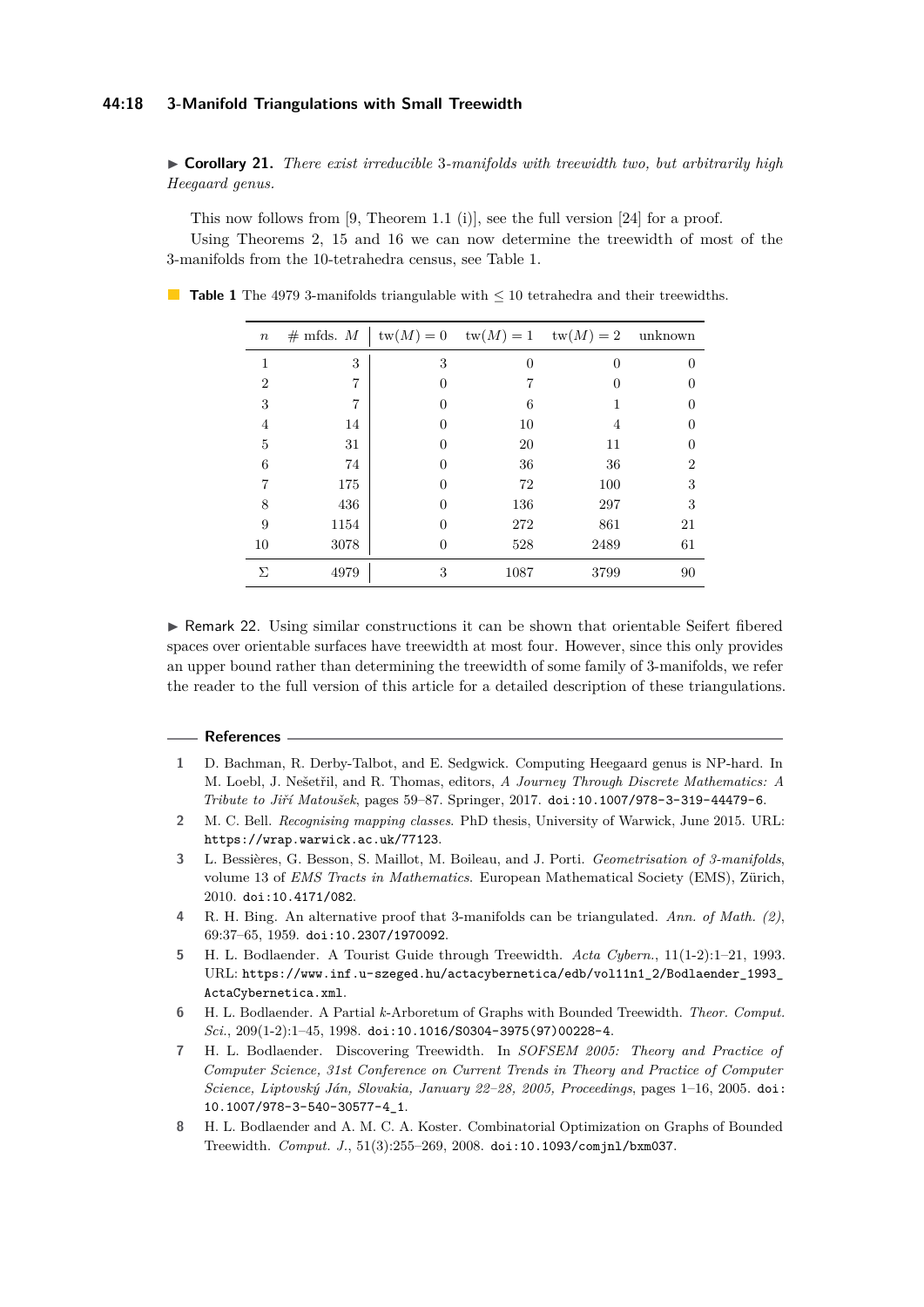- <span id="page-18-22"></span>**9** M. Boileau and H. Zieschang. Heegaard genus of closed orientable Seifert 3-manifolds. *Invent. Math.*, 76(3):455–468, 1984. [doi:10.1007/BF01388469](http://dx.doi.org/10.1007/BF01388469).
- <span id="page-18-21"></span>**10** B. A. Burton. *Minimal triangulations and normal surfaces*. PhD thesis, University of Melbourne, September 2003. URL: [https://people.smp.uq.edu.au/BenjaminBurton/papers/](https://people.smp.uq.edu.au/BenjaminBurton/papers/2003-thesis.html) [2003-thesis.html](https://people.smp.uq.edu.au/BenjaminBurton/papers/2003-thesis.html).
- <span id="page-18-0"></span>**11** B. A. Burton. Computational topology with Regina: algorithms, heuristics and implementations. In *Geometry and topology down under*, volume 597 of *Contemp. Math.*, pages 195–224. Amer. Math. Soc., Providence, RI, 2013. [doi:10.1090/conm/597/11877](http://dx.doi.org/10.1090/conm/597/11877).
- <span id="page-18-1"></span>**12** B. A. Burton, R. Budney, W. Pettersson, et al. Regina: Software for low-dimensional topology, 1999–2017. URL: <https://regina-normal.github.io>.
- <span id="page-18-2"></span>**13** B. A. Burton and R. G. Downey. Courcelle's theorem for triangulations. *J. Comb. Theory, Ser. A*, 146:264–294, 2017. [doi:10.1016/j.jcta.2016.10.001](http://dx.doi.org/10.1016/j.jcta.2016.10.001).
- <span id="page-18-3"></span>**14** B. A. Burton, T. Lewiner, J. Paixão, and J. Spreer. Parameterized Complexity of Discrete Morse Theory. *ACM Trans. Math. Softw.*, 42(1):6:1–6:24, 2016. [doi:10.1145/2738034](http://dx.doi.org/10.1145/2738034).
- <span id="page-18-4"></span>**15** B. A. Burton, C. Maria, and J. Spreer. Algorithms and complexity for Turaev–Viro invariants. *J. Appl. Comput. Topol.*, 2(1–2):33–53, 2018. [doi:10.1007/s41468-018-0016-2](http://dx.doi.org/10.1007/s41468-018-0016-2).
- <span id="page-18-5"></span>**16** B. A. Burton and J. Spreer. The complexity of detecting taut angle structures on triangulations. In *Proceedings of the Twenty-Fourth Annual ACM-SIAM Symposium on Discrete Algorithms, SODA 2013, New Orleans, Louisiana, USA, January 6–8, 2013*, pages 168–183, 2013. [doi:](http://dx.doi.org/10.1137/1.9781611973105.13) [10.1137/1.9781611973105.13](http://dx.doi.org/10.1137/1.9781611973105.13).
- <span id="page-18-7"></span>**17** A. de Mesmay, J. Purcell, S. Schleimer, and E. Sedgwick. On the tree-width of knot diagrams, 2018. 13 pages, 4 figures. [arXiv:1809.02172](http://arxiv.org/abs/1809.02172).
- <span id="page-18-14"></span>**18** J. Díaz, J. Petit, and M. J. Serna. A survey of graph layout problems. *ACM Comput. Surv.*, 34(3):313–356, 2002. [doi:10.1145/568522.568523](http://dx.doi.org/10.1145/568522.568523).
- <span id="page-18-11"></span>**19** R. Diestel. *Graph theory*, volume 173 of *Graduate Texts in Mathematics*. Springer, Berlin, fifth edition, 2017. [doi:10.1007/978-3-662-53622-3](http://dx.doi.org/10.1007/978-3-662-53622-3).
- <span id="page-18-13"></span>**20** R. G. Downey and M. R. Fellows. *Fundamentals of parameterized complexity*. Texts in Computer Science. Springer, London, 2013. [doi:10.1007/978-1-4471-5559-1](http://dx.doi.org/10.1007/978-1-4471-5559-1).
- <span id="page-18-19"></span>**21** R. S. Hamilton. Three-manifolds with positive Ricci curvature. *J. Differential Geom.*, 17(2):255– 306, 1982. [doi:10.4310/jdg/1214436922](http://dx.doi.org/10.4310/jdg/1214436922).
- <span id="page-18-15"></span>**22** A. Hatcher. Notes on Basic 3-Manifold Topology, 2007. URL: [https://pi.math.cornell.](https://pi.math.cornell.edu/~hatcher/3M/3Mfds.pdf) [edu/~hatcher/3M/3Mfds.pdf](https://pi.math.cornell.edu/~hatcher/3M/3Mfds.pdf).
- <span id="page-18-16"></span>**23** J. Hempel. *3-manifolds*. AMS Chelsea Publishing, Providence, RI, 2004. Reprint of the 1976 original. [doi:10.1090/chel/349](http://dx.doi.org/10.1090/chel/349).
- <span id="page-18-10"></span>**24** K. Huszár and J. Spreer. 3-Manifold triangulations with small treewidth, 2018. 34 pages, 30 figures, 1 table. [arXiv:1812.05528](http://arxiv.org/abs/1812.05528).
- <span id="page-18-6"></span>**25** K. Huszár, J. Spreer, and U. Wagner. On the treewidth of triangulated 3-manifolds, 2017. 25 pages, 6 figures, 1 table. An extended abstract of this paper appeared in the Proceedings of the 34th International Symposium on Computational Geometry (SoCG 2018), Budapest, June 11–14 2018. [arXiv:1712.00434](http://arxiv.org/abs/1712.00434).
- <span id="page-18-17"></span>**26** W. Jaco. *Lectures on three-manifold topology*, volume 43 of *CBMS Regional Conference Series in Mathematics*. American Mathematical Society, Providence, R.I., 1980. [doi:10.1090/cbms/043](http://dx.doi.org/10.1090/cbms/043).
- <span id="page-18-9"></span>**27** W. Jaco and J. H. Rubinstein. Layered-triangulations of 3-manifolds, 2006. 97 pages, 32 figures. [arXiv:math/0603601](http://arxiv.org/abs/math/0603601).
- <span id="page-18-20"></span>**28** B. Kleiner and J. Lott. Notes on Perelman's papers. *Geom. Topol.*, 12(5):2587–2855, 2008. [doi:10.2140/gt.2008.12.2587](http://dx.doi.org/10.2140/gt.2008.12.2587).
- <span id="page-18-12"></span>**29** L. Lovász. Graph minor theory. *Bull. Amer. Math. Soc. (N.S.)*, 43(1):75–86, 2006. [doi:](http://dx.doi.org/10.1090/S0273-0979-05-01088-8) [10.1090/S0273-0979-05-01088-8](http://dx.doi.org/10.1090/S0273-0979-05-01088-8).
- <span id="page-18-18"></span>**30** F. H. Lutz. Triangulated Manifolds with Few Vertices: Geometric 3-Manifolds, 2003. 48 pages, 18 figures. [arXiv:math/0311116](http://arxiv.org/abs/math/0311116).
- <span id="page-18-8"></span>**31** C. Maria and J. Purcell. Treewidth, crushing, and hyperbolic volume, 2018. 20 pages, 12 figures. [arXiv:1805.02357](http://arxiv.org/abs/1805.02357).